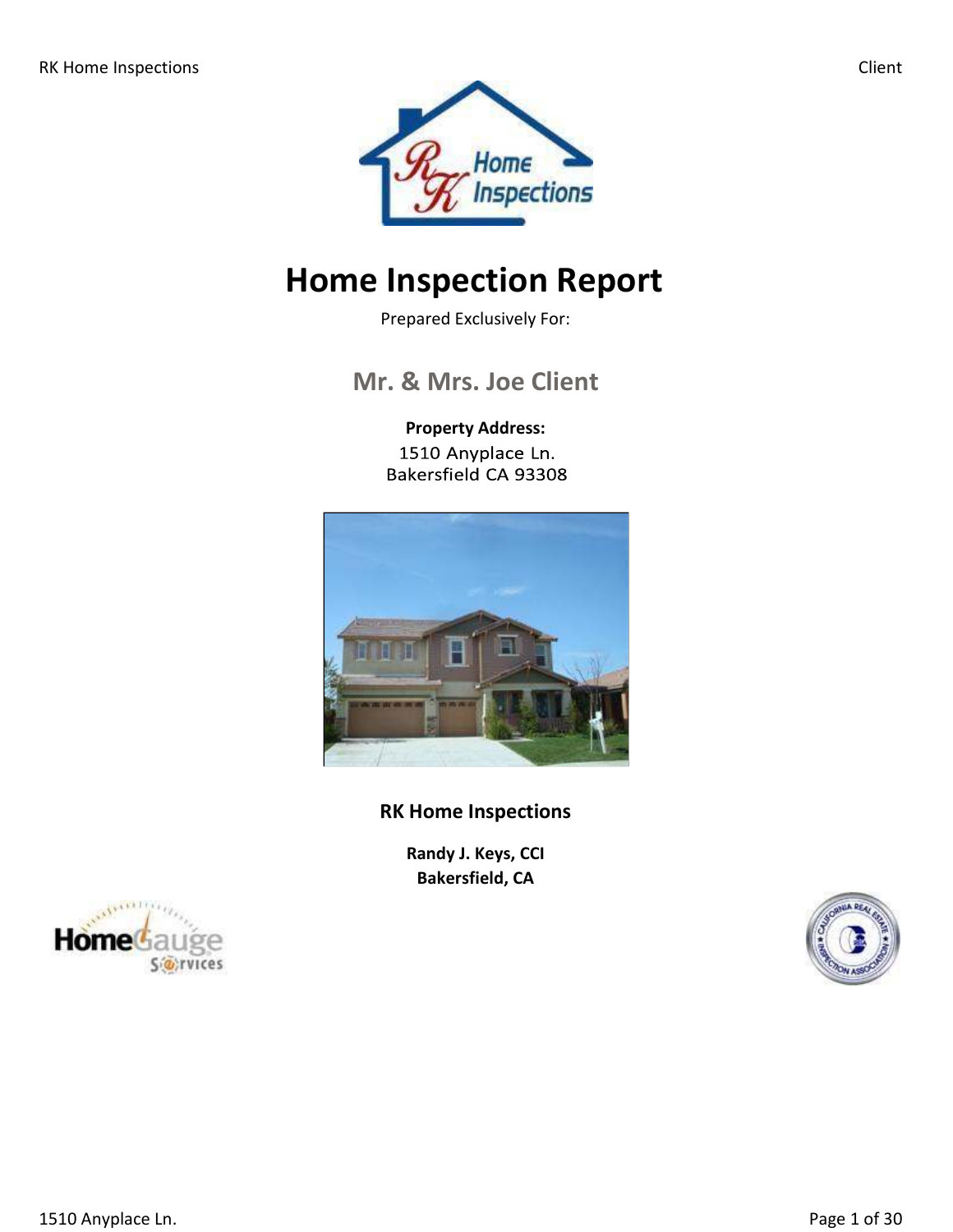# **Table of Contents**

Cover Page

Table of Contents

Intro Page

- 1 Exterior
- 2 Roofing, Roof Structure, Chimneys, Attic
- 3 Garage
- 4 Interiors
- 5 Kitchen Components & Appliances
- 6 Bedrooms
- 7 Bathroom and Components
- 8 Structure & Components
- 9 Plumbing System
- 10 Electrical System
- 11 Heating & Central Air Conditioning

General Summary

**Invoice**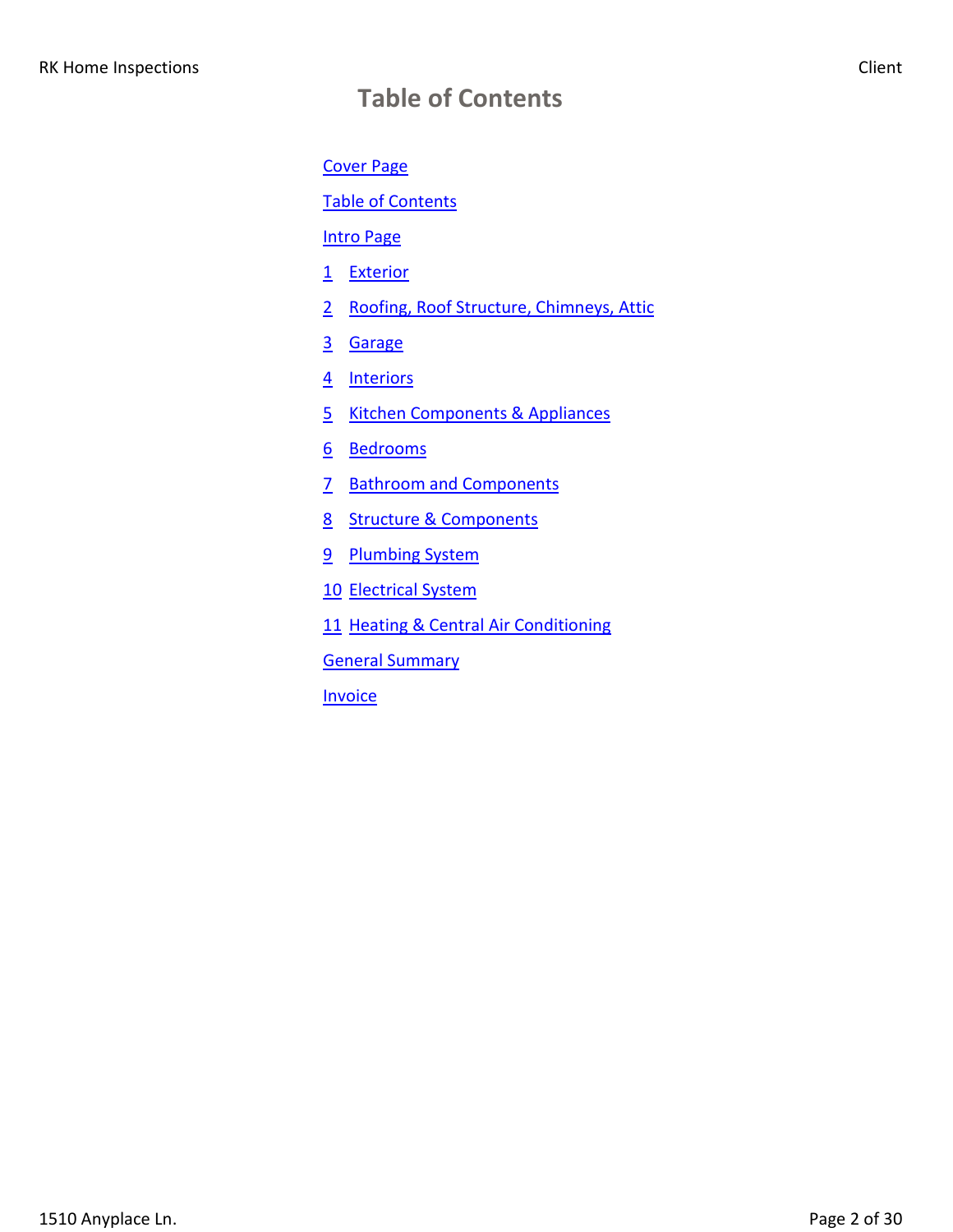| <b>RK Home Inspections</b> |                       | Client                           |
|----------------------------|-----------------------|----------------------------------|
| Date: 3/20/2010            | <b>Time: 10:35 AM</b> | <b>Report ID: 10-0612-222</b>    |
| <b>Property:</b>           | Customer:             | <b>Real Estate Professional:</b> |
| 1510 Anyplace Ln.          | Mr. Joe Client        |                                  |
| Bakersfield CA 93308       | Mrs. Mary Client      |                                  |

**Important Notice:** This report contains technical information that may not be readily understandable to the lay person. Therefore, a verbal consultation with the inspector is a mandatory part of this inspection report. If you choose not to consult with the inspector, this inspection company cannot be held liable for your understanding or misunderstanding of this report's contents.

**WARNING!! IMPORTANT NOTICE TO THIRD PARTIES & OTHER PURCHASERS:** This report was prepared for the sole and exclusive use of the client whose name appears herein. Any third party, including other purchasers, who are not part of this contract, may not rely on or use this report for any purpose and should not make any decisions based on this report. The inspector assumes no liability for any third party interpretations or uses of this report. All such parties are advised to retain a qualified professional inspector to provide them with their own inspection and report.

#### **This Report Complies with the CREIA Standards of Practice**

These Standards of Practice provide guidelines for a real estate inspection and define certain terms relating to these inspections. Italicized words in these Standards of Practice are defined in Part IV, Glossary of Terms.

A.) A real estate inspection is a survey of the basic operation of the systems and components of a building that can be reached, entered, or viewed without difficulty, moving obstructions, or requiring any action that may result in damage to the property or personal injury to the inspector. The purpose of the inspection is to provide the Client with information regarding the general conditions of the building(s.) Cosmetic and aesthetic conditions shall not be considered.

B.) A real estate inspection report provides written documentation of material defects discovered in the inspected building's systems and components that, in the opinion of the inspector, are safety hazards, are not functioning properly, or appear to be at the ends of their service lives. The report may include the inspector's recommendations for correction or further evaluation.

C.) Inspections performed in accordance with these Standards of Practice are not technically exhaustive and shall apply to the primary building and its associated primary parking structure.

A real estate inspection includes the readily accessible systems and components, or a representative number of multiple or similar components listed in SECTIONS 1 through 9 subject to the limitations and exceptions, and exclusions in Part III.

#### **INSPECTION INFORMATION**

This report is intended only as general guide to help the client make an evaluation of the overall condition of the home and is not intended, in any manner, to reflect the value of the property, nor make any representations as to the advisability of purchase. The report expresses the opinion of the inspector, based upon visual impressions of the conditions that existed at the time of the inspection only (i.e., on the day of inspection.) The inspection and report are not intended to be technically exhaustive, or to imply in any manner that every component was inspected, or that every possible defect discovered. No disassembly of equipment, opening of walls, movement of furniture, movement of appliances, movement of stored items, excavation, or evacuation was performed. All components and conditions which by nature of their location are concealed, camouflaged, or difficult to inspect are excluded from this report.

It is the Clients sole responsibility to read this report in its entirety. It is the Client's sole responsibility not to rely upon any verbal comments and to research any and all jurisdictional permits required by the local authorities regarding the property in contract before the close of escrow. The Client is to personally perform a diligent visual inspection of the property after the seller vacates to insure that no condition was concealed by personal property and/or stored items or that damage occurred during the seller's evacuation of the building. Should any condition be revealed that was not addressed within this report prior to, or immediately after the close of escrow, please contact our office immediately for an additional evaluation regarding such condition.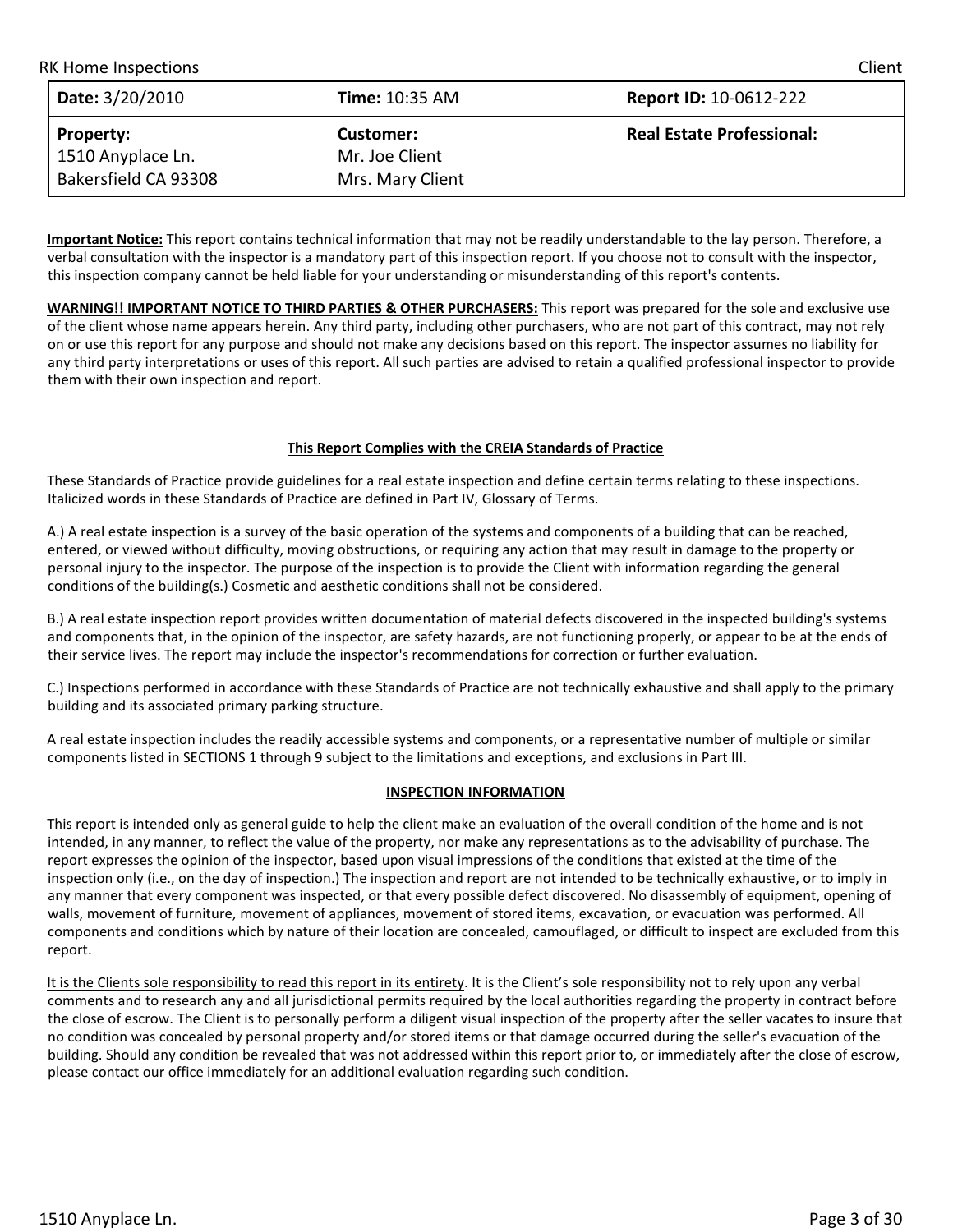#### **Comment Key or Definitions**

The following definitions of comment descriptions represent this inspection report. All comments by the inspector should be considered before purchasing this home. Any recommendations by the inspector to repair or replace suggests a second opinion or further inspection by a qualified contractor. All costs associated with further inspection fees and repair or replacement of item, component or unit should be considered before you purchase the property.

**Inspected (IN)** = Visually observed the item, component or unit and if no other comments were made then it appeared to be functioning as intended allowing for normal wear and tear.

**Not Inspected (NI)**= Did not inspect this item, component or unit and made no representations of whether or not it was functioning as intended and will state a reason for not inspecting.

**Not Present (NP)** = the item, component or unit is not present in this home or building on the day of the inspection.

**Repair or Replace (RR)** = the item, component or unit is not functioning as intended, or needs further inspection by a qualified contractor. Items, components or units that can be repaired to satisfactory condition may not need replacement.

#### **Definition of Additional Terms Used in This Report:**

Functional: As defined in the CREIA Standards of Practice, functional is defined as "performing its normal, intended, proper, and characteristic action or actions."

Failed: "To be deficient or negligent in an obligation, duty, or expectation." If an object, appliance, or other item did not function then was not serviceable it is/was considered to have failed.

Specialist: "A person or persons who specialize in a particular occupation, skill, or task." Any individual schooled, trained, and/or who otherwise holds a special kind of knowledge of a specific system, or component. Trade school or factory trained individuals in specific fields of expertise may be considered to be "specialists." Qualified and licensed contractors in specific occupations or trades may also be considered to be "specialists."

Serviceable: "That can be of service; ready for use; useful; or useable." Serviceable means, in this context, that a system and/or a component was capable of performing its intended function and/or task. It does not imply or guarantee that the system and/or component was in perfect, or "like new" condition. Additionally, serviceable does not imply that the system or component would meet every individual interpretation of an acceptable state of repair or operation.

Note: The term "Note" where used in this report, is designed to draw your attention to a specific condition or component of a home's system or systems. While corrective action may not be warranted, we felt it important that you be made aware of its existence.

Deferred: An area, system, component or condition that could not be operated or inspected for the reason stated. Recommend further evaluation by a licensed and qualified contractor or other professional. These may also be items outside our standard of practice, inaccessible or not functional.

| <b>Standards of Practice:</b>                   | In Attendance:                       | Type of building:                      |
|-------------------------------------------------|--------------------------------------|----------------------------------------|
| CREIA, California Real Estate Inspection Assoc. | Client(s), Client's Agent, Inspector | Single Family (2 story)                |
| <b>Style of Home:</b>                           | Approximate age of building:         | <b>Est. Square Footage:</b>            |
| Contemporary                                    | Under 5 Years                        | Information, Provided By, Buyers Agent |
| Temperature:                                    | Weather:                             | Ground/Soil surface condition:         |
| Over 70                                         | Clear, Sunny                         | Dry                                    |
| Rain in last 3 days:                            | <b>Radon Test:</b>                   | <b>Water Test:</b>                     |
| No                                              | No                                   | No                                     |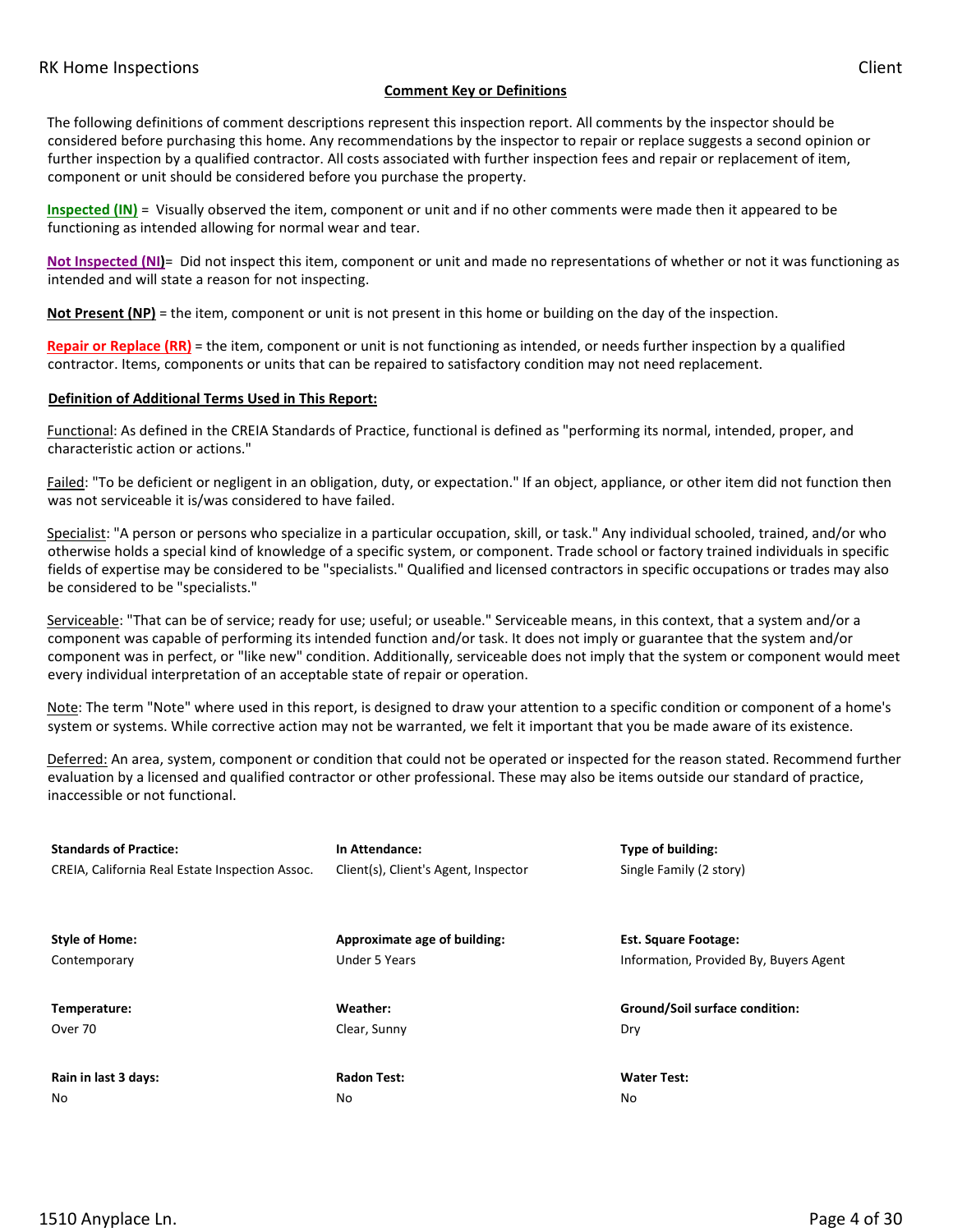#### **1. Exterior**

The home inspector shall observe: Wall cladding, flashings, and trim; Entryway doors and a representative number of windows; Garage door operators; Decks, balconies, stoops, steps, areaways, porches and applicable railings; Eaves, soffits, and fascia; and vegetation, grading, drainage, driveways, patios, walkways, and retaining walls with respect to their effect on the condition of the building. The home inspector shall: Describe wall cladding materials; Operate all entryway doors and a representative number of windows; Operate garage doors manually or by using permanently installed controls for any garage door operator; Report whether or not any garage door operator will automatically reverse or stop when meeting reasonable resistance during closing; and Probe exterior wood components where deterioration is suspected. The home inspector is not required to observe: Storm windows, storm doors, screening, shutters, awnings, and similar seasonal accessories; Fences; Presence of safety glazing in doors and windows; Garage door operator remote control transmitters; Geological conditions; Soil conditions; Recreational facilities (including spas, saunas, steam baths, swimming pools, tennis courts, playground equipment, and other exercise, entertainment, or athletic facilities); Detached buildings or structures; or Presence or condition of buried fuel storage tanks. The home inspector is not required to: Move personal items, panels, furniture, equipment, plant life, soil, snow, ice or debris that obstructs access or visibility.

# **Styles & Materials**

| <b>Siding Style:</b>   | <b>Siding Material:</b>   | <b>Exterior Entry Doors:</b> |
|------------------------|---------------------------|------------------------------|
| Lap                    | Composite board           | Solid Core                   |
| Composite              | Cement Stucco             | Sliding glass Door(s)        |
| <b>Rock and Mortar</b> | <b>Stone Veneer</b>       | Double Doors / light inserts |
| Stucco                 |                           |                              |
| Siding                 |                           |                              |
| Appurtenance:          | <b>Driveway: Concrete</b> |                              |
| Covered porch          |                           |                              |
| Sidewalk               |                           |                              |
| Walkways               |                           |                              |
| Covered Entry          |                           |                              |
| <b>Items</b>           |                           |                              |

#### **1.0 WALL CLADDING FLASHING AND TRIM Comments:**

#### Inspected/Serviceable

Stucco consists of cement and sand plaster, reinforced with wire mesh and installed over a water-resistant membrane. New stucco is typically pigmented rather than painted, and the surface may show absorption of moisture from rains. Stucco cracking can be expected to occur and may be caused by movement in the wall framing, foundation settling, seismic activity, or stucco shrinkage. Minor cracks usually do not need repair and are normally filled when the stucco is painted. Cracks large enough to allow water entry should be caulked or patched. In relatively new construction, the bottom of the stucco typically has a metal edge called a "drip screed". The soil surface should be maintained below this edge to prevent moisture and termite entry behind the stucco. In older buildings, the bottom of the stucco often extends below soil level and may conceal moisture or termite entry. These areas should be inspected regularly by a pest control firm.



1.0 Item 1(Picture)

#### **1.1 DOORS (Exterior)**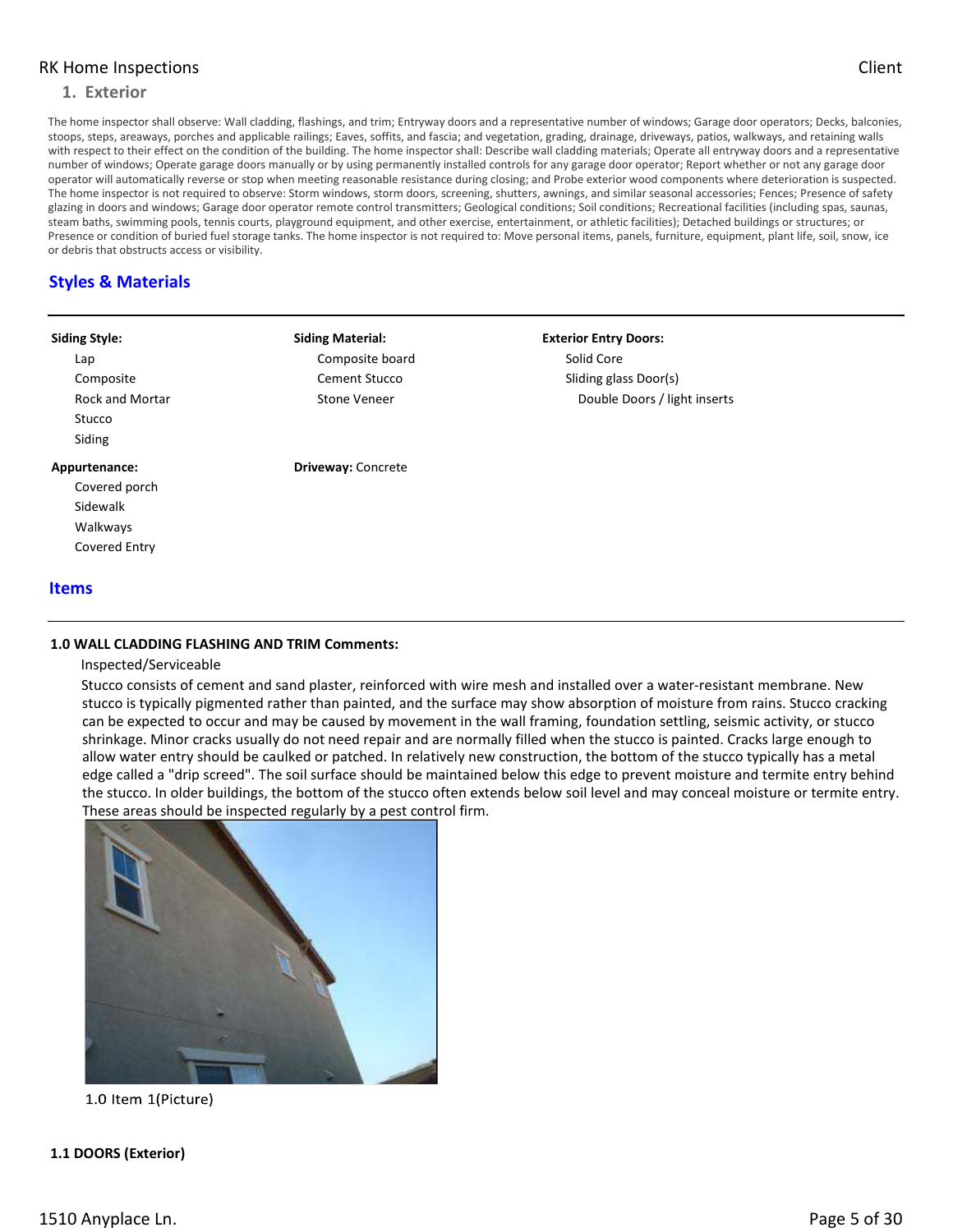#### **Comments:** Inspected / Serviceable

We advise having all exterior locks re-keyed and the garage door opener code, if present, reprogrammed after the change of possession of the property for security reasons.

#### **1.2 WINDOWS**

#### **Comments:** Inspected / Serviceable

Double-paned windows reduce street noise and improve efficiency of heating/cooling systems. The space between the panes is factory sealed. If a seal is broken, air from the environment may enter the formerly sealed space. This condition may cause condensation or fogging in the window(s), depending on the climatic conditions. We cannot assure the seal on each and every window, but will note in the report the presence of visible condensation at the time of inspection.

#### **1.3 DECKS, BALCONIES, STOOPS, STEPS, AREAWAYS, PORCHES, PATIO/ COVER AND APPLICABLE RAILINGS Comments:** Inspected / Serviceable

# **1.4 GRADING, DRAINAGE, VEGETATION, DRIVEWAYS, PATIO FLOOR, WALKWAYS, & RETAINING WALLS (with respect to their effect on the condition of the building)**

#### **Comments:** Recommend Upgrade

(1) Vegetation in contact with or encroaching on building materials may trap moisture causing damage/deterioration, harbor insects or rodents and allow the growth of mold/mildew. Trimming all trees and vegetation away from home is recommended. To avoid possible damage caused by moisture penetration of the foundation and/or interior structure(s.) Rain fall water run-off and sprinkler over spray should be diverted away from the foundation whenever possible.



#### 1.4 Item 1(Picture)

(2) Current grading recommendations suggest a minimum grade slope ratio of 1/2 inch per foot for six feet away from the structure. This will assist in preventing moisture retention and possible penetration under the structure. There were areas around the perimeter where adjustments of the grading would be advised to help direct excess moisture away from the foundation.



1.4 Item 2(Picture)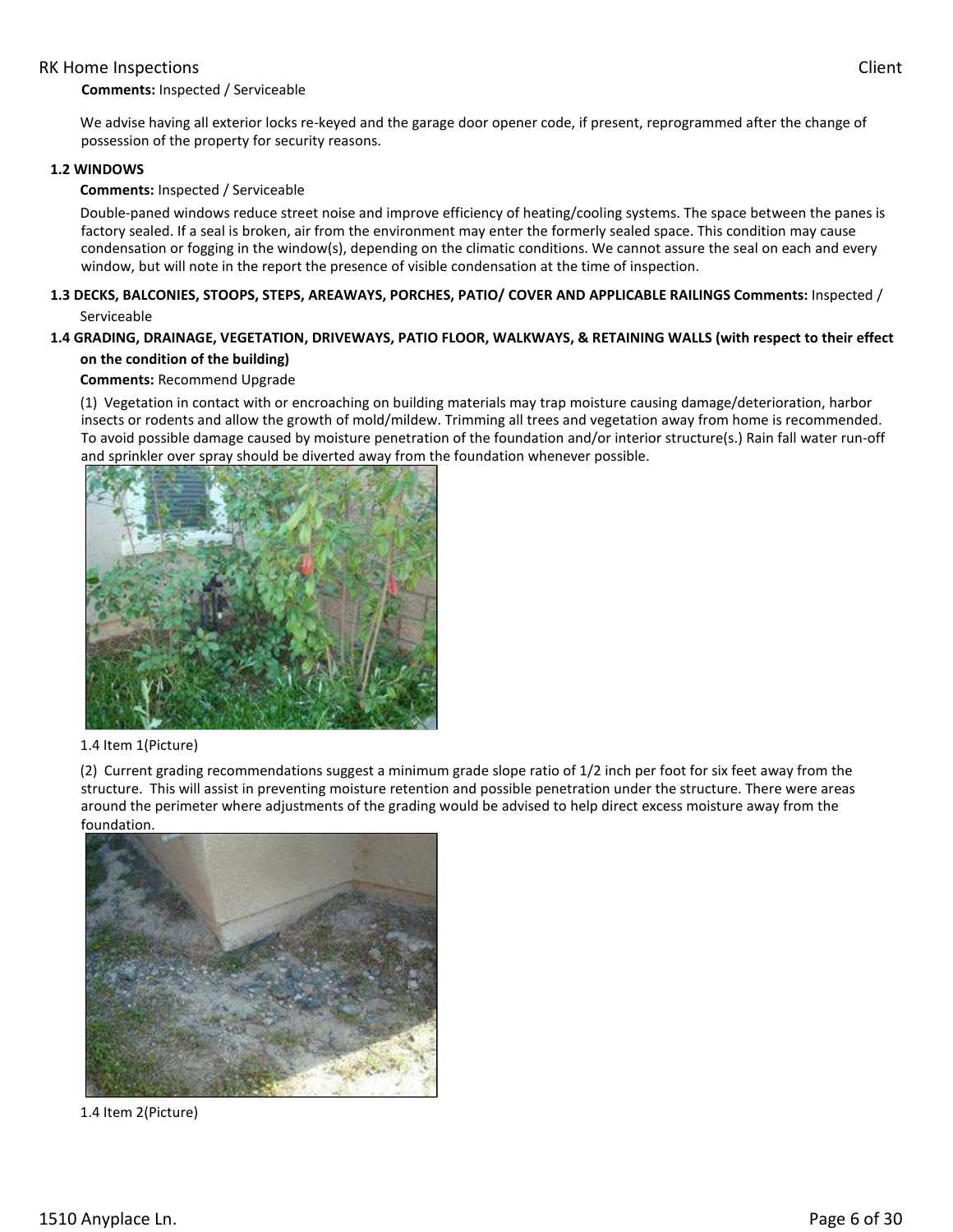(3) The rear area of the property drains towards the residence. A drainage channel (swale) has been dug to assist in preventing moisture accumulations near the exterior surfaces of the residence. If this is a concern, suggest that consideration be given to the installation of a buried drainage system as a property upgrade.



1.4 Item 3(Picture)

**1.5 EAVES, SOFFITS, & FASCIAS Comments:** Inspected /

Serviceable

## **1.6 PLUMBING: WATER FAUCETS (hose bibs)**

#### **Comments:** Inspected / Serviceable

The exterior hose bibs are equipped with anti-siphon valves. These valves aid in preventing cross contamination of the potable water supply.

### **1.7 ELECTRICAL OUTLETS (exterior) Comments:**

Inspected / Serviceable

The Ground Fault Circuit Interrupter (GFCI) receptacle at all exterior locations were tested for function and reset as designed.

#### **1.8 OTHER**

#### **Comments:** Inspected / Serviceable

Our limited review of sprinkler systems does not include adequacy of coverage or the condition of buried piping. The system is not tested, visually observed only, and obvious defects are reported for your information. Gardeners and pets frequently damage components. Expect to make minor repairs to the sprinkler system on a regular basis, as this is typical for all sprinkler systems. Sprinklers should always be directed away from the building to prevent moisture intrusion/water damage and or mold/mildew. We suggest a demonstration by the seller at your final walk through.

The exterior of the home was inspected and reported on with the above information. While the inspector makes every effort to find all areas of concern, some areas can go unnoticed. Please be aware that the inspector has your best interest in mind. Any repair items mentioned in this report should be considered before purchase. It is recommended that qualified contractors be used in your further inspection or repair issues as it relates to the comments in this inspection report.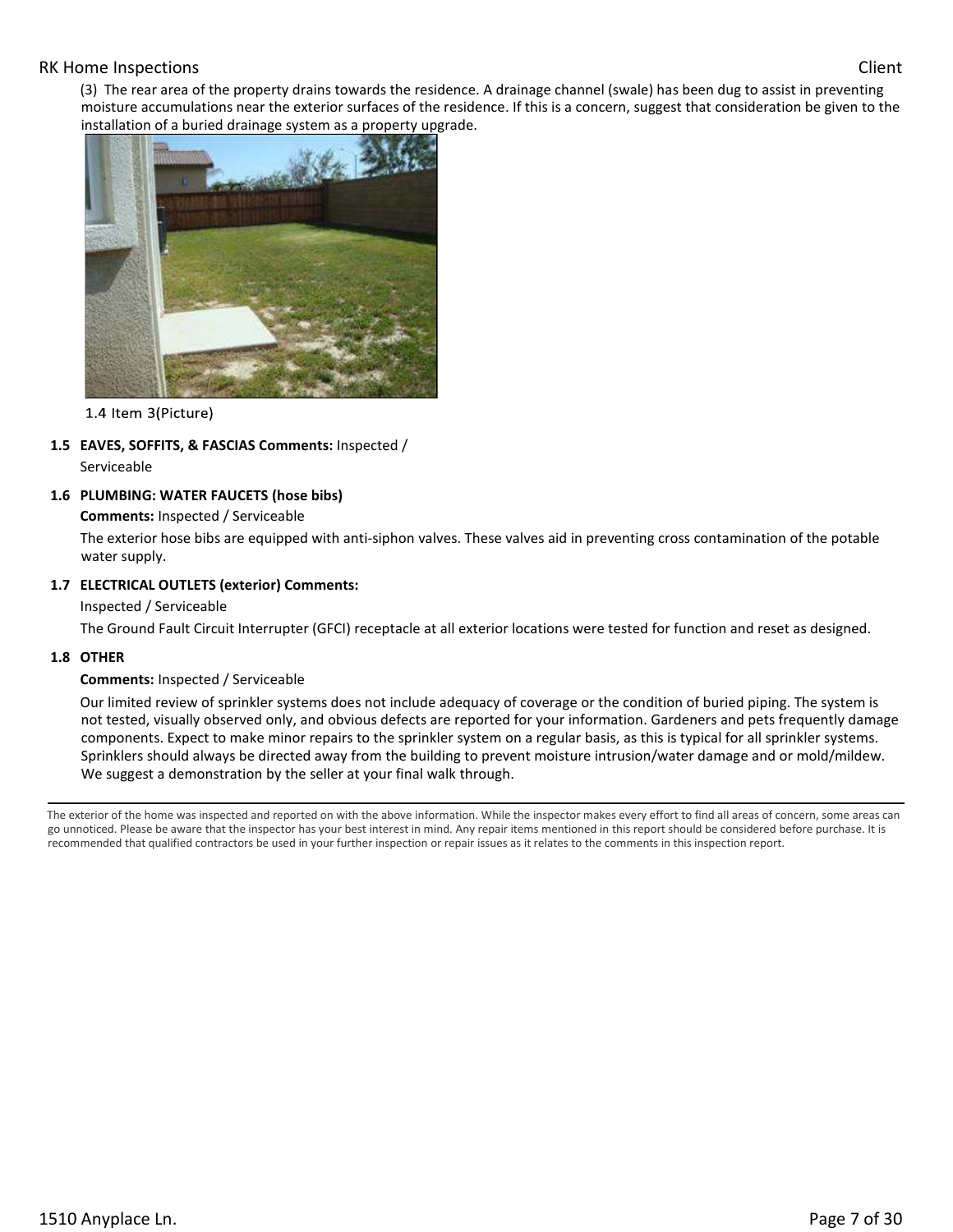### **2. Roofing, Roof Structure, Chimneys, Attic**

The home inspector shall observe: Roof covering; Roof drainage systems; Flashings; Skylights, chimneys, and roof penetrations; and Signs of' leaks or abnormal condensation on building components. The home inspector shall: Describe the type of roof covering materials; and Report the methods used to observe the roofing. The home inspector is not required to: Walk on the roofing; or observe attached accessories including but not limited to solar systems, antennae, and lightning arrestors.

Please note that our Standards of Practice do not require us to perform a water test, warrant or certify against roof leakage, or predict life expectancy. We report on current visual conditions only. Roof warranties are available from many roofing contractors for a fee. If you desire such a warranty recommend that you contract with a licensed roofing contractor for a warranty roof inspection prior to the removal of investigation contingencies and prior to the close of transaction.

# **Styles & Materials**

| Viewed roof covering from:    | Roof-Type:                  | <b>Roof Covering:</b>     |
|-------------------------------|-----------------------------|---------------------------|
| Ladder                        | Gable                       | Concrete tile             |
| <b>Binoculars</b>             |                             |                           |
| Where Accessible              |                             |                           |
| And Viewable                  |                             |                           |
| Chimney (exterior):           | Sky Light(s):               | <b>Roof Ventilation:</b>  |
| Direct Vent                   | None                        | Passive                   |
|                               |                             | <b>Roof Mounted</b>       |
|                               |                             | Vents                     |
| Method used to observe attic: | <b>Roof Structure:</b>      | <b>Ceiling Structure:</b> |
| Walked                        | Engineered wood trusses     | 2X10                      |
| <b>Where Visible</b>          | 2 X 4 Rafters               | Where visible             |
| And accessible                | Lateral bracing             |                           |
|                               | Oriented Strand Board (OSB) |                           |
|                               | Sheathing                   |                           |
| <b>Attic Information:</b>     | <b>Attic Insulation:</b>    |                           |
| Attic access                  | Blown                       |                           |
| Up Stairs Hallway             | Rock wool                   |                           |
|                               | R-30 or better              |                           |
|                               | <b>Estimated R-Value</b>    |                           |

#### **Items**

#### **2.0 Comments**

#### **Comments:** Inspected / Serviceable

Our roof inspection is to report on the type and condition of roofing materials, missing and/or damaged material, and attachments (excluding antennas, solar systems, etc.) where visible. This does not constitute a warranty, guarantee, roof certification or life expectancy evaluation of any kind. Roofs are not water tested for leaks. Condition of the roofing underlayment material is not verified/inspected. For further evaluation and a roofing certification, recommend you consult a qualified licensed roofing contractor before the close of escrow.

#### **2.1 ROOF INSPECTION LOCATION (ladder, ground, on-roof, etc.)**

#### **Comments:** Inspected / Serviceable

Not all portions on the roof are visible due to lack of safe access or other stated reasons. Roof is viewed from the ground with binoculars, and/or from a ladder placed at the roof line edge. Every effort is made to view the entire system without causing damage to the roof materials or placing the inspector at risk.

#### **2.2 ROOF COVERINGS**

#### **Comments:** Inspected / Serviceable

(1) Our roof inspection is to report on the type and condition of roofing materials, missing and/or damaged material, and attachments (excluding antennas, solar systems, etc.) where visible. This does not constitute a warranty, guarantee, roof certification or life expectancy evaluation of any kind. Roofs are not water tested for leaks. Condition of the roofing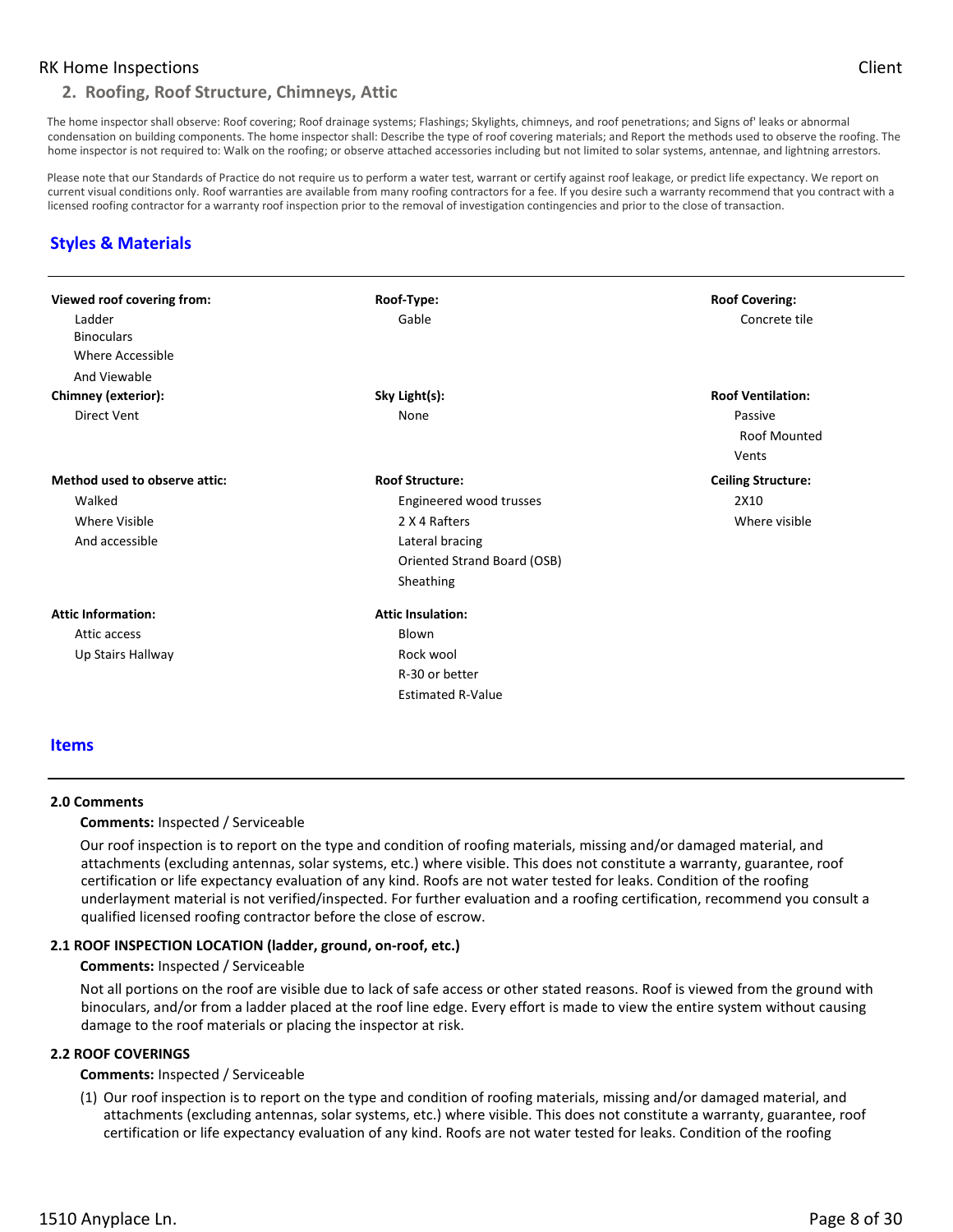underlayment material is not verified/inspected. For further evaluation and a roofing certification, recommend you consult a qualified licensed roofing contractor before the close of escrow.

(2) The roof covering is concrete tile. The manufacturer estimates that this type of concrete tile covering to have a life span of thirty (30) to fifty (50) years. Periodic maintenance is advised to ensure the roof functions as intended. Due to the height of the roof surface and the type of roof covering, use caution whenever walking on the roof surface, as the tiles are easily broken.





2.2 Item 1(Picture) 2.2 Item 2(Picture)

(3) The material & installation practice of the roof covering appear to conform to modern standards.

# **2.3 FLASHINGS**

**Comments:** Inspected / Serviceable

**2.4 SKYLIGHTS, CHIMNEYS AND ROOF PENETRATIONS Comments:** Inspected /Serviceable

# **2.5 ROOF VENTILATION**

**Comments:** Inspected / Serviceable

# **2.6 ROOF DRAINAGE SYSTEMS (gutters and downspouts) Comments:**

#### Recommend Upgrade

Rain gutters & down spouts are valuable in diverting rain water off the roof & away from the foundation. Moisture accumulation near the foundation can lead to several defects. Recommend that gutters and downspouts be considered as an upgrade to the property.

# **2.7 ROOF STRUCTURE AND ATTIC (leakage or condensation)**

#### **Comments:** Inspected / Serviceable

(1) The interior of the roof structure was inspected from the attic. Where visible, no evidence of past leaks or condensation was noted. This is not to imply the roof has not leaked in the past or will leak in the future. Only that on the day of the inspection the roof was not leaking. Noted that not all areas of the attic were inspected due to limited access and visibility.



2.7 Item 1(Picture)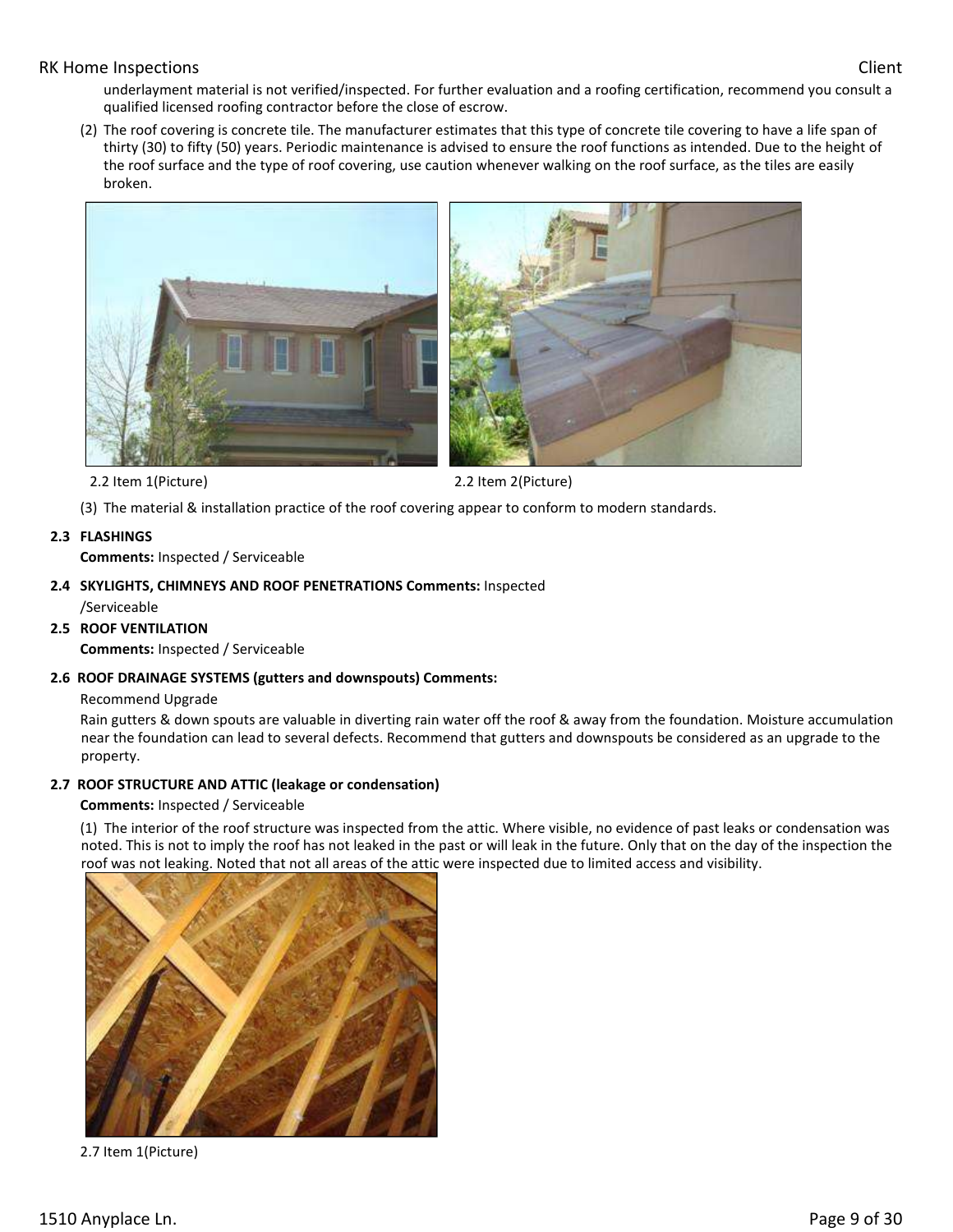(2) In accordance with industry standards, we will not attempt to enter an attic that has less than thirty-six inches of headroom, or is otherwise restricted by ducts, or in which the insulation obscures the joists and makes mobility hazardous, in which case we will inspect the attic as well as would be possible from all available vantage points. In evaluating the type and amount of insulation on the attic floor, we use only generic terms and approximate measurements, and do not attempt to determine its 'Rvalue' or sample or test its composition for a specific identification. Also, we do not move or disturb any portion of the insulation, which may well obscure water pipes, electrical conduits, junction boxes, exhaust fans, or similar components.

#### **2.8 VENTILATION FANS AND THERMOSTATIC CONTROLS (ATTIC) Comments:** Not Present

#### **2.9 INSULATION IN ATTIC**

**Comments:** Inspected / Serviceable

Insulation in the attic is loose fill approximately 14 to 16 inches in depth.

The purpose of envelope insulation is to provide a continuous thermal barrier to minimize heat flow through the walls, ceiling and floor. Insulation serves to keep a home comfortable and reduce costs for heating and cooling. The home will not be as comfortable and energy costs will be increased if insufficient insulation is installed, or it is installed incorrectly, such as being compressed or installed with gaps.



#### 2.9 Item 1(Picture)

#### **2.10 VISIBLE ELECTRIC WIRING IN ATTIC Comments:** Inspected

/ Serviceable

The roof of the home was inspected and reported on with the above information. While the inspector makes every effort to find all areas of concern, some areas can go unnoticed. Roof coverings and skylights can appear to be leak proof during inspection and weather conditions. Our inspection makes an attempt to find a leak but sometimes cannot. Please be aware that the inspector has your best interest in mind. Any repair items mentioned in this report should be considered before purchase. It is recommended that qualified contractors be used in your further inspection or repair issues as it relates to the comments in this inspection report.

#### **3. Garage**

# **Styles & Materials**

| <b>Garage Door Material:</b> | <b>Auto-opener Manufacturer:</b> |  |
|------------------------------|----------------------------------|--|
| Segmented                    | Marantec                         |  |
| Light inserts                |                                  |  |
| Metal                        |                                  |  |
| <b>Water Heater:</b>         |                                  |  |
| Yes                          |                                  |  |
|                              |                                  |  |
|                              |                                  |  |
|                              |                                  |  |

#### **3.0 GARAGE CEILINGS**

**Comments:** Inspected / Serviceable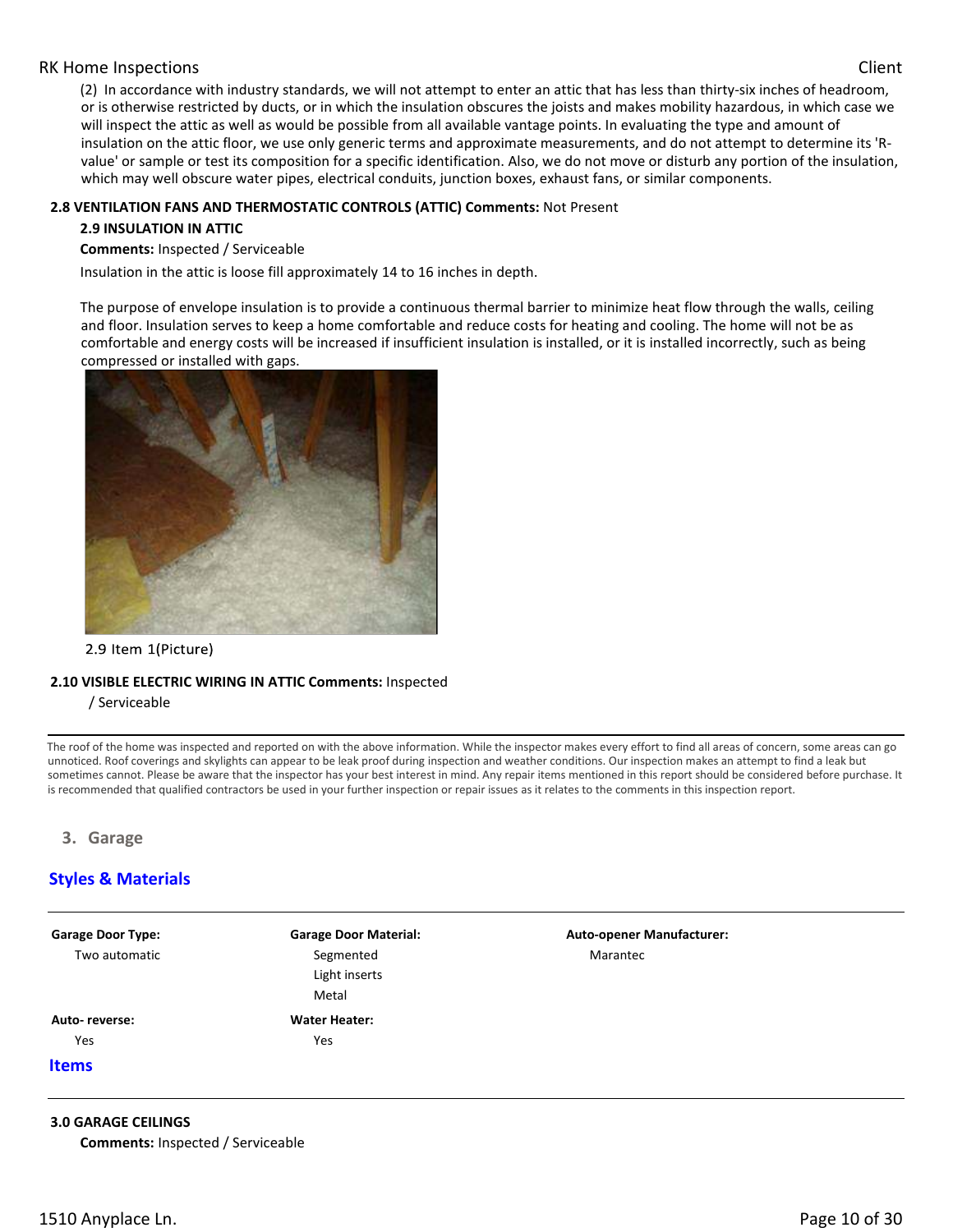#### **3.1 GARAGE WALLS (INCLUDING FIREWALL SEPARATION)**

#### **Comments:** Inspected / Serviceable

Local building and fire jurisdictions require that a fire wall be maintained between the garage and the living spaces. Should a fire start in the garage, the firewall will retard the spread of the fire and allow additional time for you and your family to seek safety. The walls in the garage appears to meet that requirement.

#### **3.2 GARAGE FLOOR**

#### **Comments:** Inspected / Serviceable

The garage floor is poured concrete with the required grade and slope, no defects noted.

#### **3.3 GARAGE ENTRY DOOR(S) Comments:**

Inspected / Serviceable

#### **3.4 OCCUPANT DOOR FROM GARAGE TO INSIDE HOME**

#### **Comments:** Inspected / Serviceable

Local jurisdictions often require that the entry door from the garage be a solid core, self-closing, fire rated door. Should a fire start in the garage, the door will retard the spread of the fire and allow additional time for you and your family to seek safety. This door appears to meet this requirement.

# **3.5 GARAGE DOOR OPERATORS (Report whether or not doors will reverse when met with resistance) Comments:** Inspected / Serviceable -- Garage door openers are equipped with a safety reverse and/or stop device which operated when tested at the time of our inspection. The secondary safety system (electric eye) system is installed and tested for function. This feature will assist in preventing injury to children or small pets. The U.S. Product Safety Commission recommends these devices be checked monthly. Your garage door should also be balanced so that it will stay in place when the emergency release is pulled and stopped in any partially opened position. Otherwise, the door could unexpectedly crash to the floor causing injury. The inspector did not test this function. The U.S. Product Safety Commission recommends these devices be checked monthly.

#### **3.6 SMOKE DETECTORS Comments:** Not

Present

#### **3.7 ELECTRICAL OUTLETS & FIXTURES Comments:**

Inspected / Serviceable

#### **4. Interiors**

The home inspector shall observe: Walls, ceiling, and floors; Steps, stairways, balconies, and railings; Counters and a representative number of installed cabinets; and A representative number of doors and windows. The home inspector shall: Operate a representative number of windows and interior doors; and Report signs of abnormal or harmful water penetration into the building or signs of abnormal or harmful condensation on building components. The home inspector is not required to observe: Paint, wallpaper, and other finish treatments on the interior walls, ceilings, and floors; Carpeting; or Draperies, blinds, or other window treatments.

# **Styles & Materials**

| <b>Wall Coverings:</b>        | <b>Wall Materials:</b> | <b>Floor Covering:</b> |  |
|-------------------------------|------------------------|------------------------|--|
| Plaster                       | Sheet rock             | Carpet                 |  |
| Painted                       |                        | Tile                   |  |
| <b>Interior Doors: Raised</b> | <b>Window Types:</b>   |                        |  |
| Panel                         | Single Hung            |                        |  |
|                               | Sliders                |                        |  |
|                               | Double pane            |                        |  |
|                               | Vinyl Clad             |                        |  |
| <b>Items</b>                  |                        |                        |  |

#### **4.0 Comments**

**Comments:** Inspected / Serviceable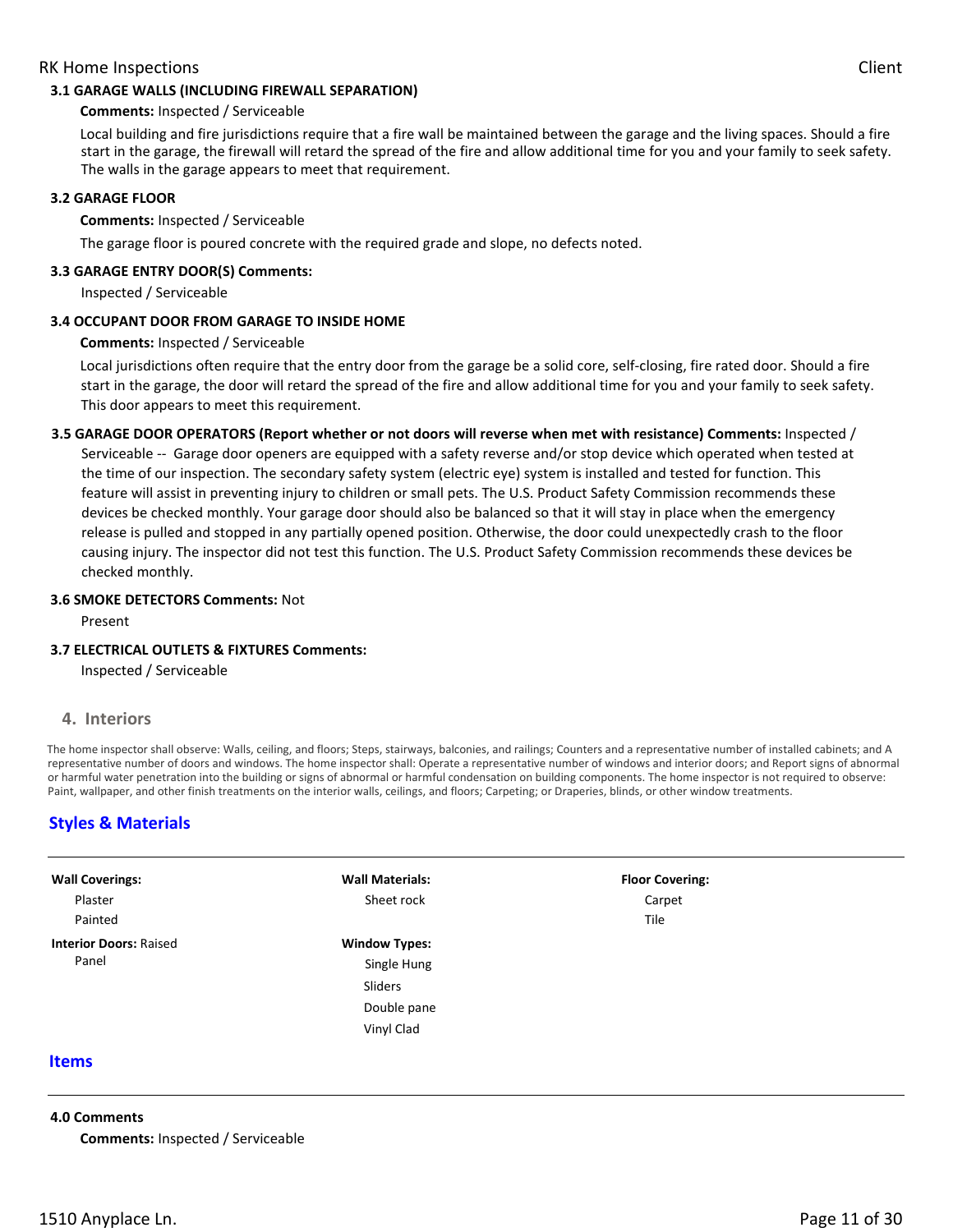ROOMS INSPECTED: All interior rooms considered to be habitable living spaces were inspected, unless stated otherwise

#### **4.1 WALLS and CEILINGS Comments:** Repair

or Replace

 $\bullet$  Stains on the living room ceiling appear to indicate that at some time in the past moisture leaks have occurred. The source of the leak appear to be from the second floor utility room. No leaks noted on the day of the inspection. The interior spaces of the second floor are not accessible for inspection without damaging the floor & ceiling coverings. This is outside the standards of practice for home inspections. Recommend that a licensed contractor in the appropriate trade evaluate & estimate the cost of repairs before the close of escrow. The contractor may discover additional defects that this limited inspection did not reveal.



4.1 Item 1(Picture)

#### **4.2 FLOOR COVERING**

**Comments:** Inspected / Serviceable

- **4.3 OUTLETS, SWITCHES, & FIXTURES Comments:** Inspected /Serviceable
- **4.4 DOORS**

**Comments:** Inspected / Serviceable

**4.5 WINDOWS** 

**Comments:** Inspected / Serviceable

#### **4.6 STEPS, STAIRWAYS, BALCONIES, & RAILINGS**

**Comments:** Inspected / Serviceable Second floor railings.



4.6 Item 1(Picture)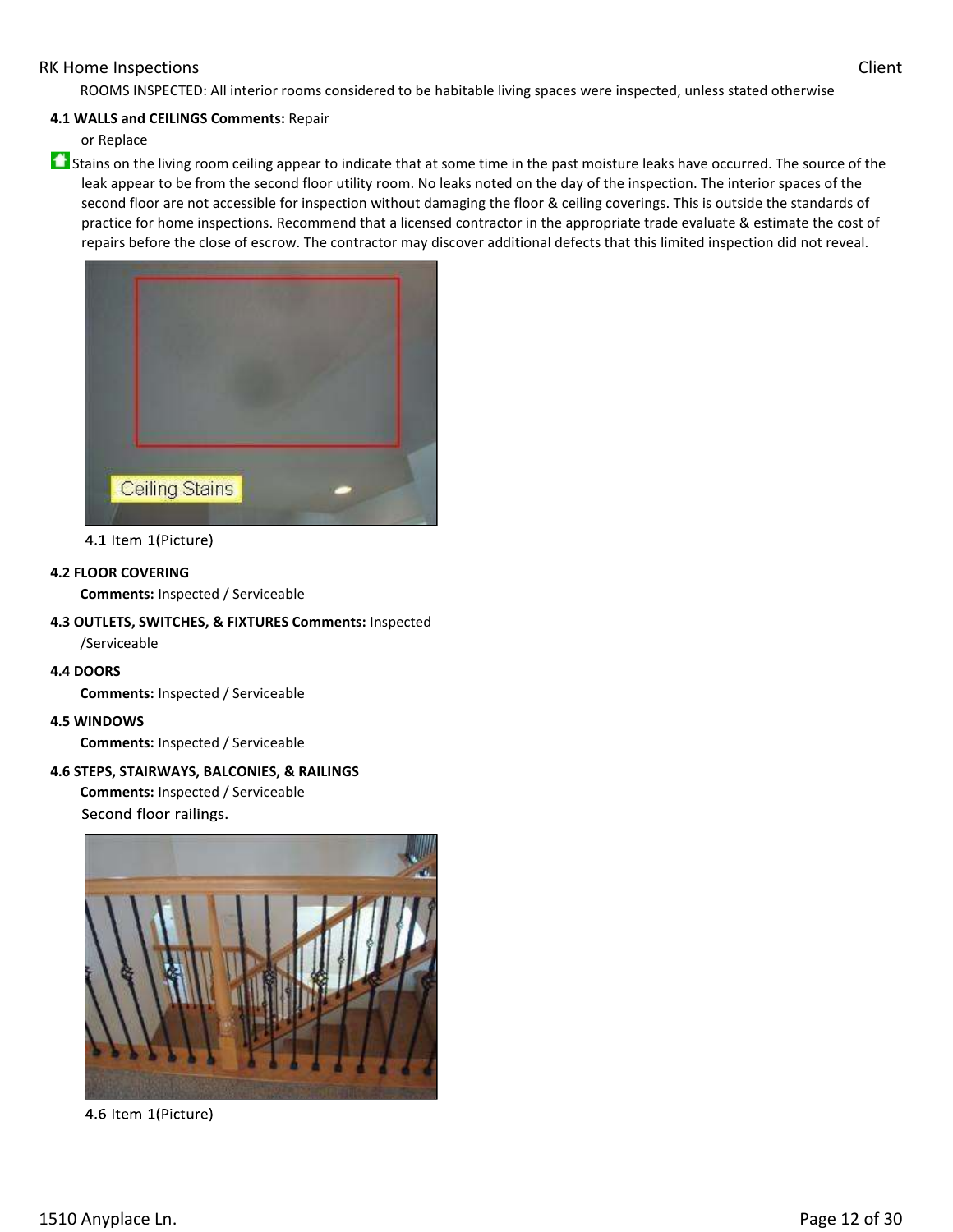#### **4.7 SMOKE DETECTORS**

**Comments:** Inspected / Serviceable

#### **4.8 CARBON MONOXIDE DETECTORS Comments:** Not

Present

#### **4.9 Fireplace**

#### **Comments:** Inspected / Serviceable

Recommend consideration be given to retaining a certified fireplace chimney specialist to conduct a NFPA 211 - Level II evaluation of the fireplace chimney and all of its component parts to confirm they're in safe & operable condition prior to the close of escrow and transfer of property.

The gas fireplace in the family room is a natural gas, direct vent type. The unit appears to be original equipment and in like new condition. Recommend that you consult and follow the manufacturer's instructions for operation and routine maintenance guidelines. On the day of the inspection no natural gas service was provided. Only a limited examination of the fireplace could be achieved.

A direct-vent fireplace can vent horizontally out a sidewall or vertically to the roof via an installed chimney. A sealed fire chamber draws in outside air for combustion & expels exhaust gases to the exterior. The sealed front glass allows radiant heat into the room & keeps the room free of fumes and combustible materials, such as embers or ash.



#### 4.9 Item 1(Picture)

#### **4.10 Skylight(s)**

**Comments:** Not Present

#### **4.11 Central vacuum system Comments:** Not

Present

The interior of the home was inspected and reported on with the above information. While the inspector makes every effort to find all areas of concern, some areas can go unnoticed. The inspection did not involve moving furniture and inspecting behind furniture, area rugs or areas obstructed from view. Please be aware that the inspector has your best interest in mind. Any repair items mentioned in this report should be considered before purchase. It is recommended that qualified contractors be used in your further inspection or repair issues as it relates to the comments in this inspection report.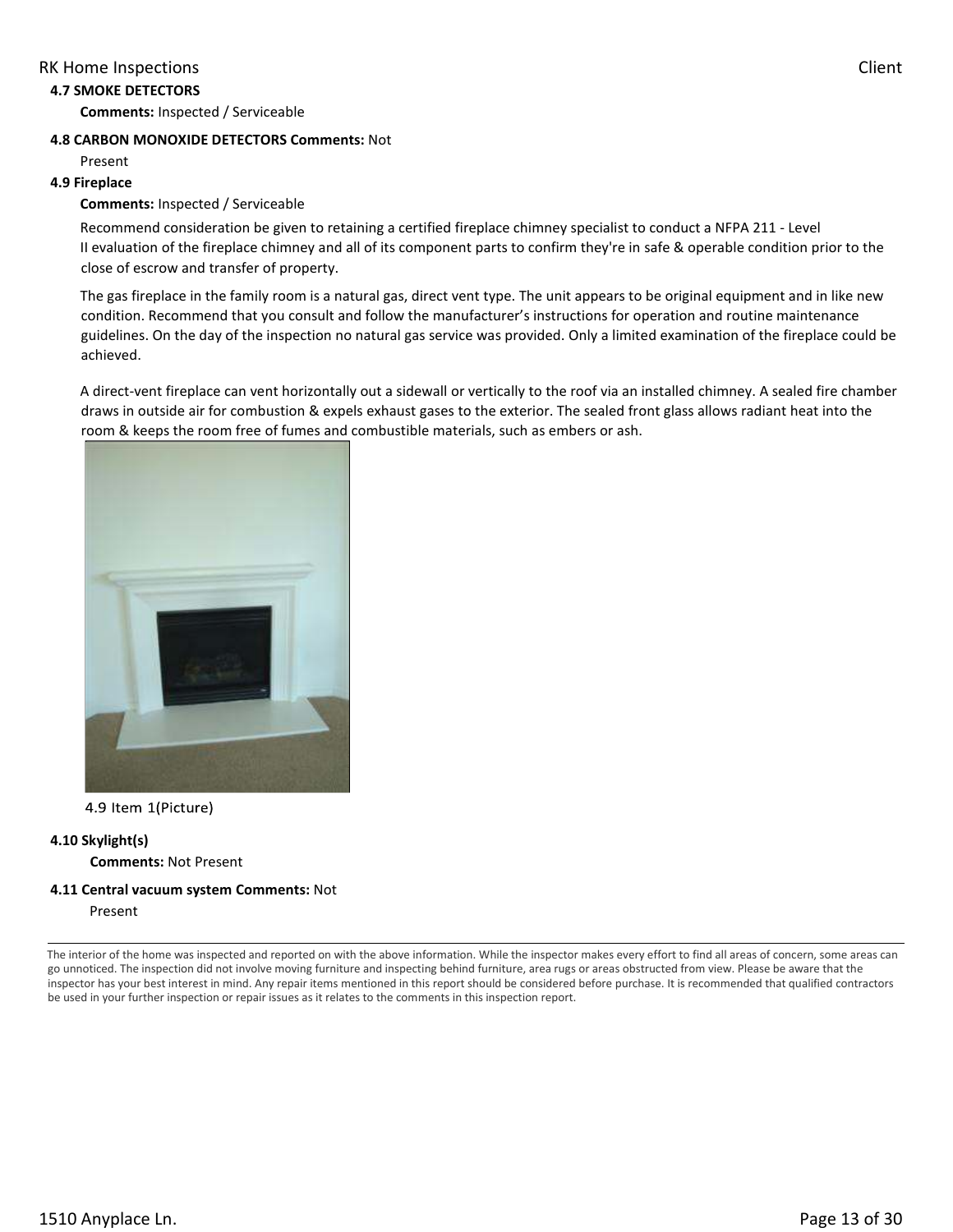# **5. Kitchen Components & Appliances**

The home inspector shall observe and operate the basic functions of the following kitchen appliances: Permanently installed dishwasher, through its normal cycle; Range, cook top, and permanently installed oven; Trash compactor; Garbage disposal; Ventilation equipment or range hood; and permanently installed microwave oven. The home inspector is not required to observe: Clocks, timers, self-cleaning oven function, or thermostats for calibration or automatic operation; Non built-in appliances; or Refrigeration units. The home inspector is not required to operate: Appliances in use; or any appliance that is shut down or otherwise inoperable.

# **Styles & Materials**

| <b>Disposer Brand: IN</b><br><b>SINK ERATOR</b>          | Dishwasher Brand:<br><b>WHIRLPOOL</b><br>Serial #: FT3311222 | <b>Exhaust/Range hood:</b><br><b>WHIRLPOOL</b>                            |  |
|----------------------------------------------------------|--------------------------------------------------------------|---------------------------------------------------------------------------|--|
| Cooktop:<br><b>WHIRLPOOL</b>                             | Range/Oven: WHIRLPOOL                                        | <b>Built in Microwave:</b><br><b>WHIRLPOOL</b><br>Serial #: TR T 30 18880 |  |
| <b>Trash Compactors:</b><br><b>NONE</b><br>Refrigerator: | Cabinetry:<br>Wood                                           | Countertop:<br>Granite                                                    |  |
| <b>NONE</b><br><b>Items</b>                              |                                                              |                                                                           |  |

#### **5.0 Noted items**

#### **Comments:** Inspected / Serviceable

Kitchen appliances are tested for their primary functionality by using the controls, but the inspector does not evaluate them for their performance nor for the variety of their settings or cycles. Please note that all appliances are subject to failure at any time and for this reason are evaluated as a courtesy only. We suggest that you test them before the close of this transaction, and that you purchase a home warranty to cover their eventual repair or replacement.

#### **5.1 CEILINGS**

**Comments:** Inspected / Serviceable

#### **5.2 WALLS**

**Comments:** Repair or Replace

**A** Area near the water supply inlet valve for the refrigerator indicates that at some point in the past moisture leaks have occurred. Temporary repairs to the drywall appear to have been made. It is unknown the extent of the damage, if any, to interior wall spaces. Moisture penetration in wall cavities can result in deterioration/damage to the wall support members, insulation, drywall & trim. A licensed specialists in the appropriate trade should be retained to further evaluate and estimate the cost of repairs before the close of escrow.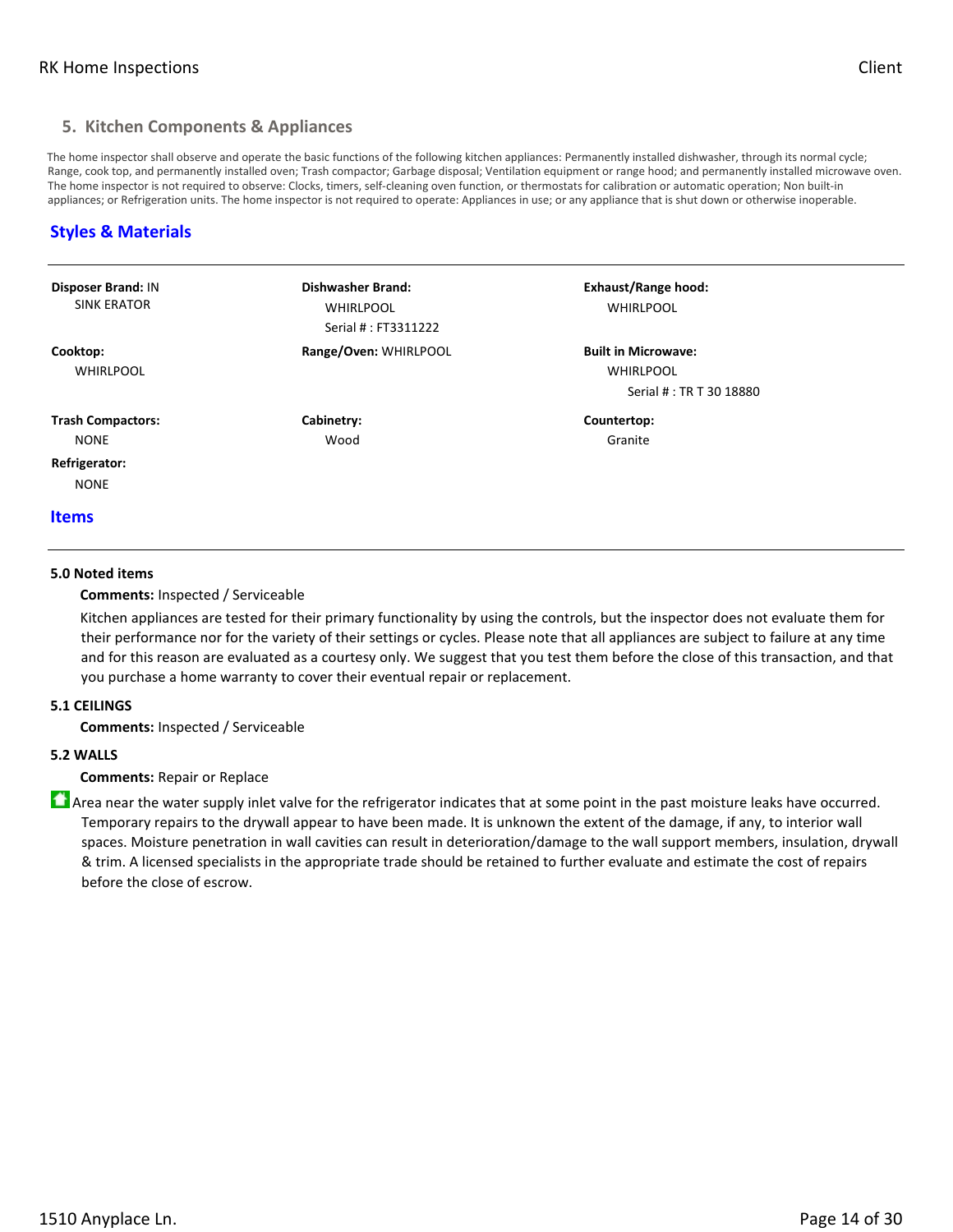

5.2 Item 1(Picture)

#### **5.3 FLOORS**

**Comments:** Inspected / Serviceable

#### **5.4 PANTRY/CLOSET DOORS Comments:**

Inspected / Serviceable

#### **5.5 WINDOWS**

**Comments:** Inspected / Serviceable

#### **5.6 COUNTERS AND A REPRESENTATIVE NUMBER OF CABINETS**

**Comments:** Inspected / Serviceable

#### **5.7 PLUMBING DRAIN AND VENT SYSTEMS Comments:**

Inspected / Serviceable

Visible portions of the drain waste system are made of ABS (black plastic pipe.) A number of drains were operated simultaneously & found to be functional.

#### **5.8 PLUMBING WATER SUPPLY FAUCETS AND FIXTURES Comments:** Inspected /

Serviceable

# **5.9 OUTLETS WALL SWITCHES and FIXTURES Comments:** Inspected / Serviceable

- (1) The Ground Fault Circuit Interrupter (GFCI) receptacle in the kitchen, tested and reset as designed.
- (2) As recommended by the major appliance manufacturers that refrigerators and/or freezers should NOT be powered from a GFCI protected circuit. This will prevent the inadvertent or 'nuisance tripping' of the circuit resulting from the normal 'startstop' cycles of the appliance motor. The subsequent spoiling of any perishables within the non-functional refrigeration appliances, when unattended will be avoided.

#### **5.10 DISHWASHER**

**Comments:** Inspected / Serviceable

#### **5.11 RANGES/OVENS/COOKTOPS**

**Comments:** Not Inspected

No gas service on day of inspection. Cooktop not tested for burner function.

# **5.12 RANGE HOOD**

**Comments:** Inspected / Serviceable

# **5.13 TRASH COMPACTOR Comments:** Not

Present **5.14 FOOD WASTE DISPOSER Comments:** Inspected / Serviceable

# **5.15 MICROWAVE COOKING EQUIPMENT**

**Comments:** Inspected / Serviceable Microwave & exhaust fan tested for function. No defects observed.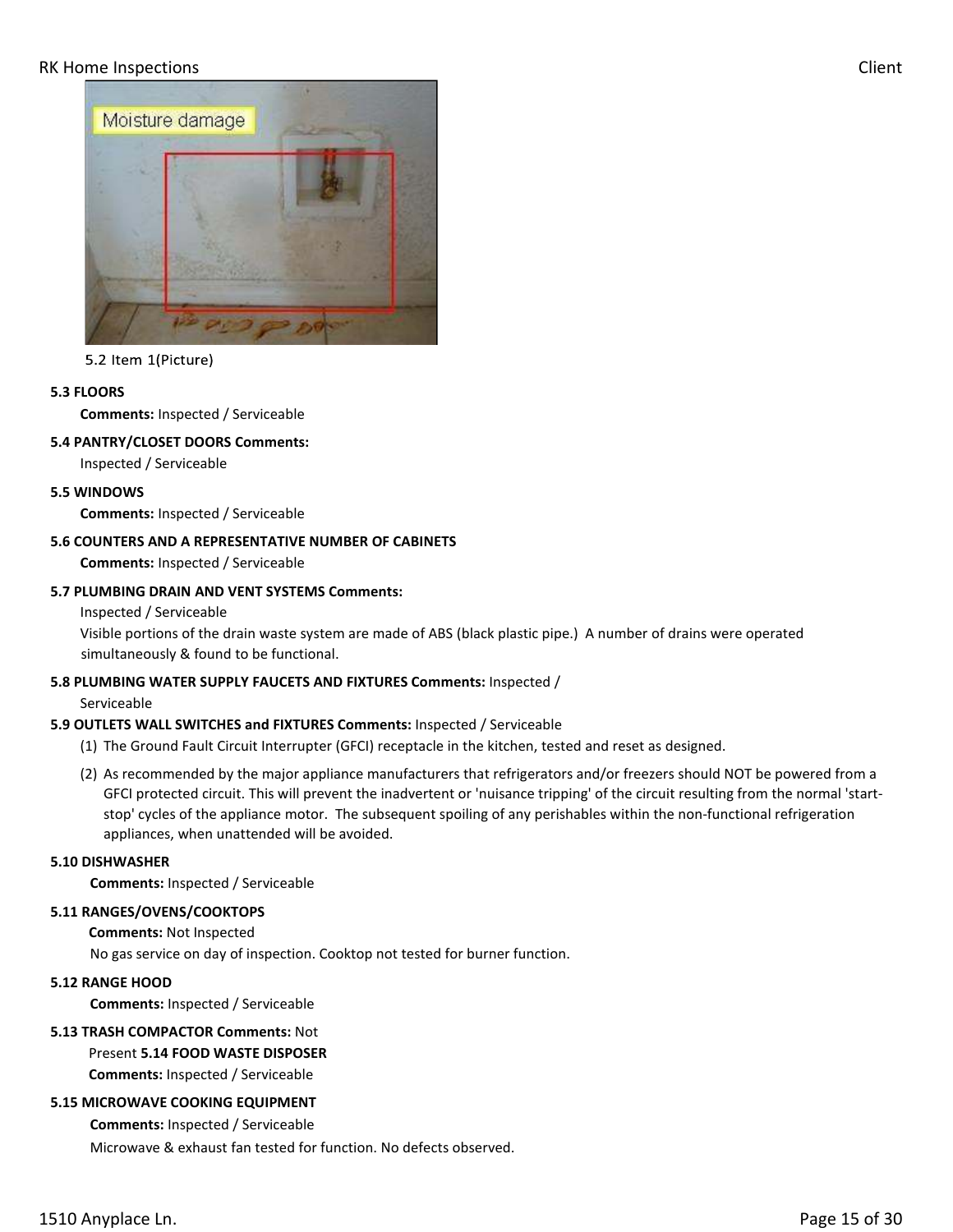#### **5.16 SMOKE DETECTORS Comments:** Not

#### Present

The built-in appliances of the home were inspected and reported on with the above information. While the inspector makes every effort to find all areas of concern, some areas can go unnoticed. Please be aware that the inspector has your best interest in mind. Any repair items mentioned in this report should be considered before purchase. It is recommended that qualified contractors be used in your further inspection or repair issues as it relates to the comments in this inspection report.

#### **6. Bedrooms**

The built-in appliances of the home were inspected and reported on with the above information. While the inspector makes every effort to find all areas of concern, some areas can go unnoticed. Please be aware that the inspector has your best interest in mind. Any repair items mentioned in this report should be considered before purchase. It is recommended that qualified contractors be used in your further inspection or repair issues as it relates to the comments in this inspection report.

The home inspector shall observe: Walls, ceiling, and floors; Steps, stairways, balconies, and railings; Counters and a representative number of installed cabinets; and A representative number of doors and windows. The home inspector shall: Operate a representative number of windows and interior doors; and Report signs of abnormal or harmful water penetration into the building or signs of abnormal or harmful condensation on building components. The home inspector is not required to observe: Paint, wallpaper, and other finish treatments on the interior walls, ceilings, and floors; Carpeting; or Draperies, blinds, or other window treatments.

# **Styles & Materials**

| <b>Wall Coverings:</b> | <b>Ceiling Materials:</b> | <b>Floor Coverings:</b> |
|------------------------|---------------------------|-------------------------|
| Plaster                | Plaster                   | Carpet                  |
| Paint                  | Paint                     |                         |
| <b>Interior Doors:</b> | <b>Window Types:</b>      |                         |
| Solid                  | Single Hung               |                         |
| <b>Raised Panel</b>    | Double Pane               |                         |
|                        | Sliders                   |                         |

#### **Items**

#### **6.0 WALL COVERINGS**

**Comments:** Inspected / Serviceable

#### **6.1 FLOOR COVERINGS**

**Comments:** Inspected / Serviceable

#### **6.2**

#### **DOORS**

**Comments:** Inspected / Serviceable

#### **6.3 CEILINGS**

**Comments:** Inspected / Serviceable

#### **6.4 WINDOWS**

#### **Comments:** Inspected / Serviceable

SAFETY: We suggest making sure that your family is prepared to quickly evacuate in the event of an emergency by making an escape plan and rehearsing it occasionally. Make sure that escape or rescue is possible from a window in each sleeping room that can be opened from the inside without a separate tool. The sill should not be higher than 44" from the floor and the window should have a 5.7 sq. ft. minimum opening no less than 20" wide and 24" high and exit to an unimpeded path to a public way. Arrange to meet in a safe place away from the house after exiting.

Modern fire regulations require that there be at least one openable window in each bedroom for emergency egress. On the day of the inspection, operable windows were noted for function.

#### **6.5 ELECTRICAL OUTLETS & FIXTURES Comments:**

Inspected / Serviceable

A representative number of outlets were tested. No defects noted.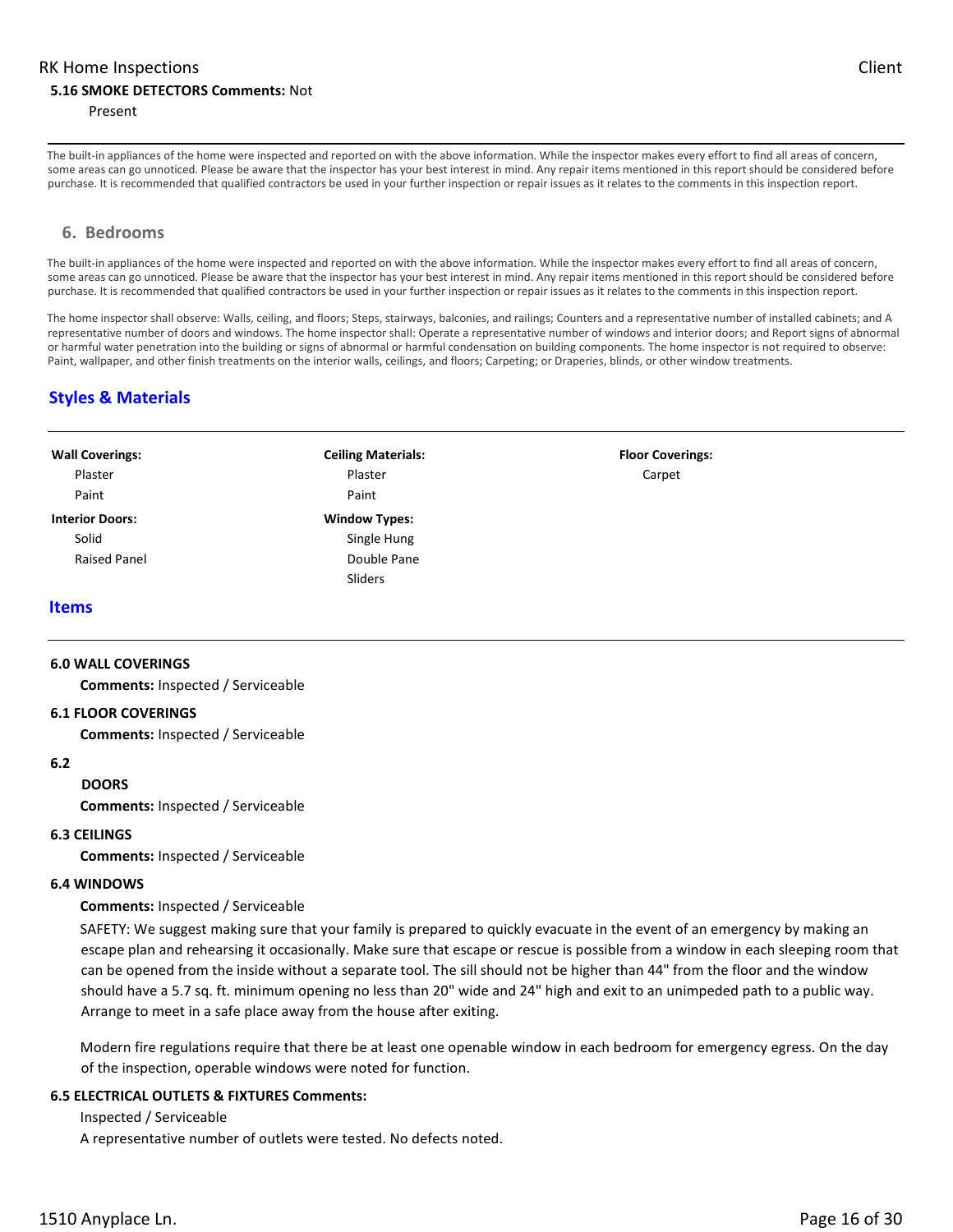#### **6.6 SMOKE DETECTORS**

**Comments:** Inspected / Serviceable

#### **6.7 CARBON MONOXIDE DETECTORS Comments:** Not

Present

#### **6.8 Master walk-in closet**

**Comments:** Inspected / Serviceable

#### **6.9 Closet(s)**

#### **Comments:** Inspected / Serviceable

The interior of the home was inspected and reported on with the above information. While the inspector makes every effort to find all areas of concern, some areas can go unnoticed. The inspection did not involve moving furniture and inspecting behind furniture, area rugs or areas obstructed from view. Please be aware that the inspector has your best interest in mind. Any repair items mentioned in this report should be considered before purchase. It is recommended that qualified contractors be used in your further inspection or repair issues as it relates to the comments in this inspection report.

# **7. Bathroom and Components**

The interior of the home was inspected and reported on with the above information. While the inspector makes every effort to find all areas of concern, some areas can go unnoticed. The inspection did not involve moving furniture and inspecting behind furniture, area rugs or areas obstructed from view. Please be aware that the inspector has your best interest in mind. Any repair items mentioned in this report should be considered before purchase. It is recommended that qualified contractors be used in your further inspection or repair issues as it relates to the comments in this inspection report.

# **Styles & Materials**

|                                                                         |                                                                                                                                                               | <b>Washer Drain Size:</b> |  |  |
|-------------------------------------------------------------------------|---------------------------------------------------------------------------------------------------------------------------------------------------------------|---------------------------|--|--|
| Countertop:<br>Composite                                                | Cabinetry:<br>Wood                                                                                                                                            | 2" Diameter               |  |  |
| Granite                                                                 |                                                                                                                                                               | <b>Where Visible</b>      |  |  |
| Pedestal /Sink                                                          |                                                                                                                                                               |                           |  |  |
|                                                                         |                                                                                                                                                               |                           |  |  |
| <b>Plumbing Waste Line:</b>                                             | Fixture(s):                                                                                                                                                   |                           |  |  |
| ABS (black) Pipe                                                        | Porcelain                                                                                                                                                     |                           |  |  |
| Where Visible                                                           | <b>Pedestal Sink</b>                                                                                                                                          |                           |  |  |
| <b>Items</b>                                                            |                                                                                                                                                               |                           |  |  |
| 7.0 COUNTERS, CABINETS, & VANITIES Comments:<br>Inspected / Serviceable |                                                                                                                                                               |                           |  |  |
| 7.1 DOORS (REPRESENTATIVE NUMBER) Comments:                             |                                                                                                                                                               |                           |  |  |
| Inspected / Serviceable                                                 |                                                                                                                                                               |                           |  |  |
| 7.2 FLOOR COVERING Comments: Inspected / Serviceable                    |                                                                                                                                                               |                           |  |  |
| 7.3 WINDOWS Comments: Inspected / Serviceable                           |                                                                                                                                                               |                           |  |  |
|                                                                         | 7.4 PLUMBING, DRAIN, WASTE, AND VENT SYSTEMS Comments: Inspected /                                                                                            |                           |  |  |
| Serviceable                                                             |                                                                                                                                                               |                           |  |  |
|                                                                         |                                                                                                                                                               |                           |  |  |
|                                                                         | Visible portions of the drain waste system are made of ABS (black plastic pipe.) A number of drains were operated<br>simultaneously & found to be functional. |                           |  |  |
|                                                                         |                                                                                                                                                               |                           |  |  |
| <b>7.5 PLUMBING WATER SUPPLY AND DISTRIBUTION SYSTEMS</b>               |                                                                                                                                                               |                           |  |  |
|                                                                         | <b>Comments:</b> Inspected / Serviceable                                                                                                                      |                           |  |  |
| Functional flow & drain tested. No defects noted.                       |                                                                                                                                                               |                           |  |  |

#### **7.6 BATH /SHOWER FIXTURES Comments:**

#### Inspected / Serviceable

(1) The shower has a tile floor. It is outside the scope of this inspection to water test the shower pan or determine the integrity of the shower pan or lining below the tile. The tile grout is porous and this shower pan is what waterproofs the shower floor. Unfortunately, it is not visible for inspection, and leaks can go undetected.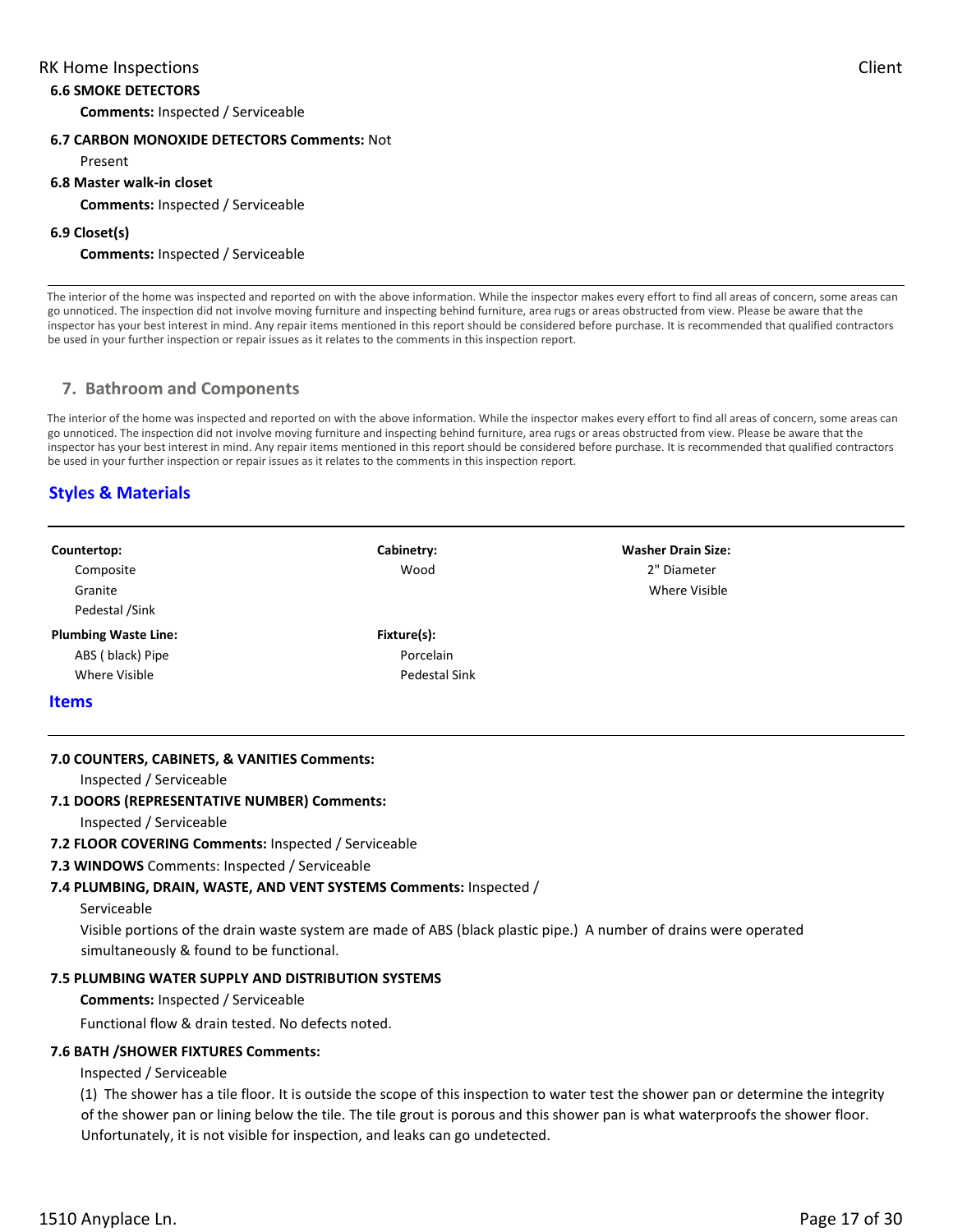(2) The tile floor grout in the master bathroom shower enclosure is deteriorated at the juncture of the floor and tile walls. This condition can result in moisture penetration of the interior wall spaces. Recommend that a premium grade sealant/caulk be applied.



7.6 Item 1(Picture)

### **7.7 OUTLETS, SWITCHES, AND FIXTURES**

**Comments:** Inspected / Serviceable

The Ground Fault Circuit Interrupter (GFCI) receptacle in all bathrooms, tested and reset as designed.

#### **7.8 EXHAUST FAN**

**Comments:** Inspected / Serviceable

#### **7.9 Toilet**

**Comments:** Inspected / Serviceable

#### **8. Structure & Components**

The Home Inspector shall observe structural components including foundations, floors, walls, columns or piers, ceilings and roof. The home inspector shall describe the type of Foundation, floor structure, wall structure, columns or piers, ceiling structure, roof structure. The home inspector shall: Probe structural components where deterioration is suspected; Enter under floor crawl spaces, basements, and attic spaces except when access is obstructed, when entry could damage the property, or when dangerous or adverse situations are suspected; Report the methods used to observe under floor crawl spaces and attics; and Report signs of abnormal or harmful water penetration into the building or signs of abnormal or harmful condensation on building components. The home inspector is not required to: Enter any area or perform any procedure that may damage the property or its components or be dangerous to or adversely affect the health of the home inspector or other persons.

# **Styles & Materials**

| <b>Floor Structure:</b> |  |
|-------------------------|--|
| Slab-on-grade           |  |
| Poured concrete         |  |
|                         |  |
|                         |  |

#### **Items**

#### **8.0 FOUNDATIONS, BASEMENTS AND CRAWLSPACES**

**Comments:** Inspected / Serviceable

(1) The foundation is poured concrete, slab on grade. The slab was not visible for inspection due to the floor installed finish materials such as carpets, tile, vinyl or wood. No visible signs of cracks or deflections were observed in the finished surfaces to suggest the need for further review. If any floor coverings are present, it should be understood that once removed cracking may be visually present which would require further evaluation.

 Visual inspection of required footings of the slab is considered beyond the scope of the inspection as this can only be reviewed with destructive testing.

**Wall Structure:**  2 X 6 Wood Where visible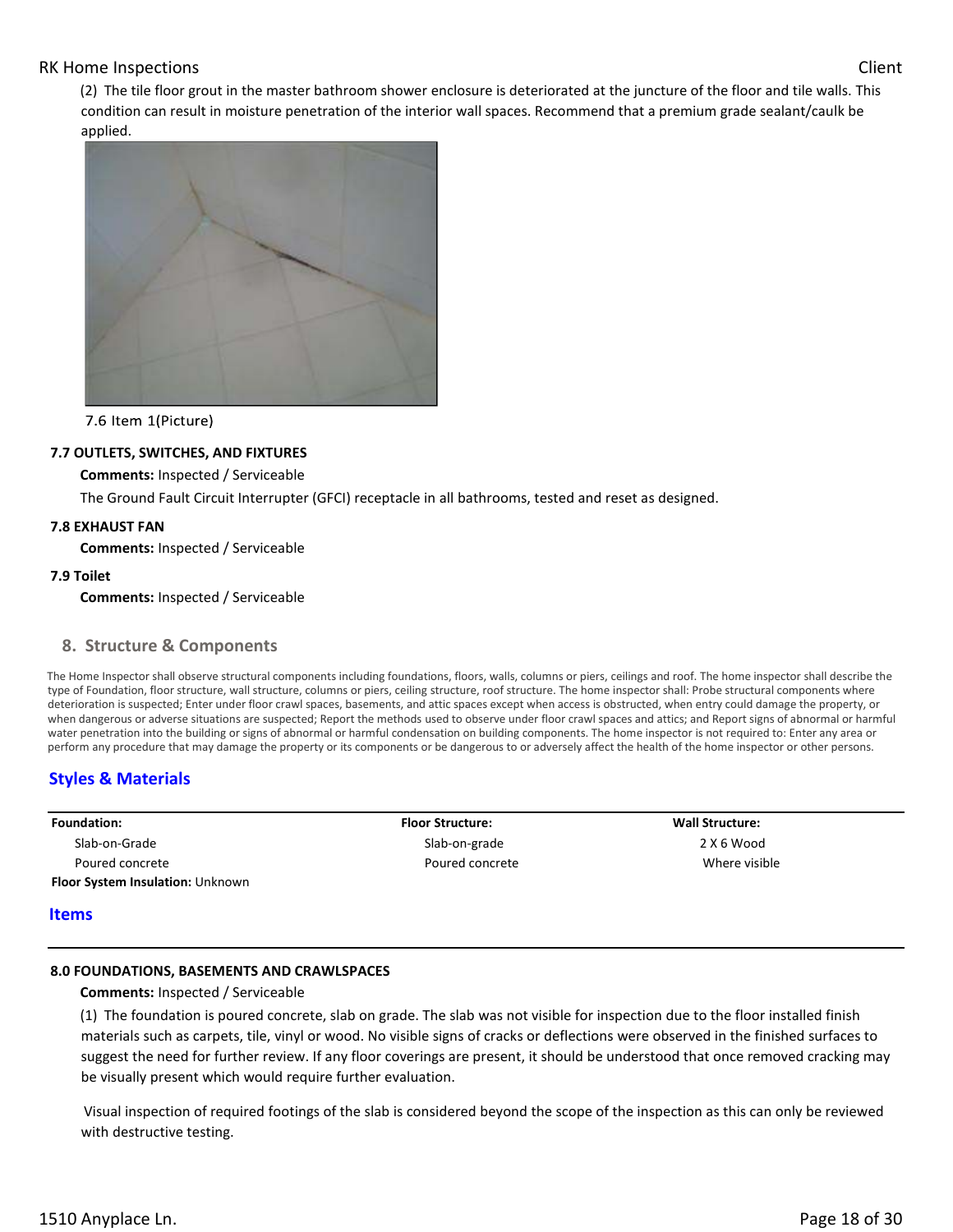(2) There was evidence of grade surface moisture collection. It is important to insure surface grade adjacent to a building's support system be maintained with a minimum slope of one-half inch per foot vertical within the first six feet horizontal of all structural foundation support systems. Also, all paved surfaces such as walks, patios and driveways should be provided with adequate slope to help divert surface moisture away from the building's foundation support system. Equally important, a building's roof drainage system should be well maintained.



#### 8.0 Item 1(Picture)

(3) Vegetation in contact with or encroaching on building materials may trap moisture causing damage/deterioration, harbor insects or rodents and allow the growth of mold/mildew. Trimming all trees and vegetation away from home is recommended.

# **8.1 WALLS (Structural)**

### **Comments:** Inspected / Serviceable

Interior cavity of walls not accessible due to wall coverings. Unable to determine if seismic connections are correctly installed. If this is a concern to you, recommend a qualified contractor to advise.

#### **8.2 CEILINGS (Structural)**

#### **Comments:** Inspected / Serviceable

The majority of the walls and ceilings in the finished interior rooms are covered, structure is not visible. No adverse defects noted where visible.

#### **8.3 VAPOR RETARDERS (ON GROUND, IN CRAWLSPACE, OR BASEMENT)**

#### **Comments:** Inspected / Serviceable

Visual inspection cannot confirm the presence and/or condition of any installed moisture barriers at below surface grade areas due to concealment.

# **8.4 FOUNDATION ANCHORING AND SEISMIC BRACING**

#### **Comments:** Inspected / Serviceable

- (1) The design/configuration of the building prevented access to visually verify the presence or condition of anchor bolts. No representations can be made to their presence or proper installation.
- (2) Many components of the foundation are buried below grade, inaccessible or otherwise hidden from view.

The structure of the home was inspected and reported on with the above information. While the inspector makes every effort to find all areas of concern, some areas can go unnoticed. Please be aware that the inspector has your best interest in mind. Any repair items mentioned in this report should be considered before purchase. It is recommended that qualified contractors be used in your further inspection or repair issues as it relates to the comments in this inspection report.

# **9. Plumbing System**

The home inspector shall observe: Interior water supply and distribution system, including: piping materials, supports, and insulation; fixtures and faucets; functional flow; leaks; and cross connections; Interior drain, waste, and vent system, including: traps; drain, waste, and vent piping; piping supports and pipe insulation; leaks; and functional drainage; Hot water systems including: water heating equipment; normal operating controls; automatic safety controls; and chimneys, flues, and vents; Fuel storage and distribution systems including: interior fuel storage equipment, supply piping, venting, and supports; leaks; and Sump pumps. The home inspector shall describe: Water supply and distribution piping materials; drain, waste, and vent piping materials; Water heating equipment; and Location of main water supply shutoff device. The home inspector shall operate all plumbing fixtures, including their faucets and all exterior faucets attached to the house, except where the flow end of the faucet is connected to an appliance. The home inspector is not required to: State the effectiveness of anti-siphon devices; Determine whether water supply and waste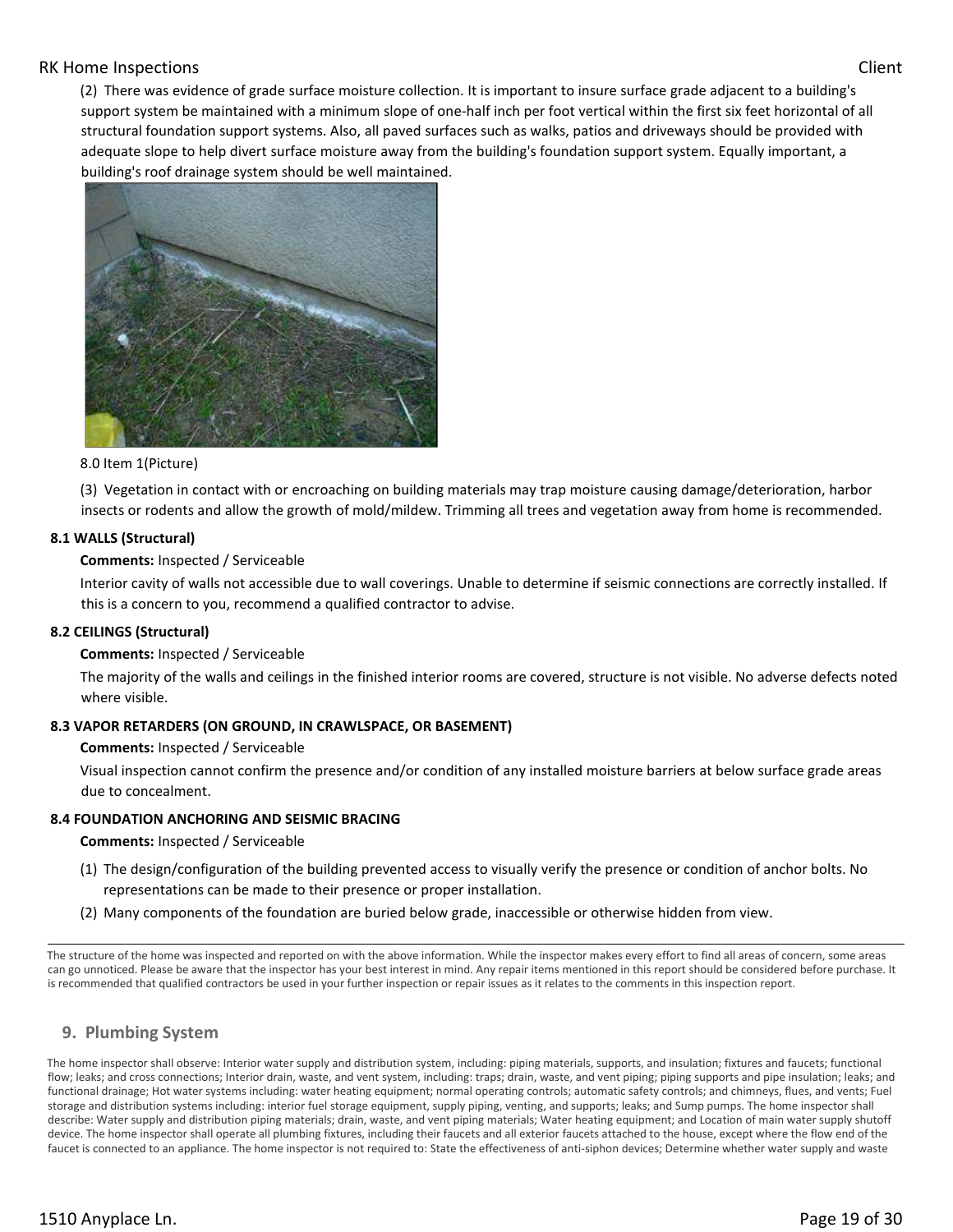disposal systems are public or private; Operate automatic safety controls; Operate any valve except water closet flush valves, fixture faucets, and hose faucets; Observe: Water conditioning systems; Fire and lawn sprinkler systems; On-site water supply quantity and quality; On-site waste disposal systems; Foundation irrigation systems; Spas, except as to functional flow and functional drainage; Swimming pools; Solar water heating equipment; or Observe the system for proper sizing, design, or use of proper materials.

# **Styles & Materials**

| <b>Water Filters:</b>                                         | Plumbing Water Supply (into home): |
|---------------------------------------------------------------|------------------------------------|
| None                                                          | Copper                             |
| Inspectors do not inspect filtration systems                  | Where visible                      |
| Plumbing Water Distribution (inside home): Washer Drain Size: | <b>Plumbing Waste Line:</b>        |
| 2" Diameter                                                   | <b>PVC</b>                         |
| Where Visible                                                 |                                    |
| <b>Water Heater Capacity:</b>                                 | <b>Water Heater Manufacturer:</b>  |
| 50 Gallon (2-3 people)                                        | RHEEM                              |
| Water heater location:                                        |                                    |
| Garage                                                        |                                    |
|                                                               |                                    |

#### **Items**

#### **9.0 Noted items:**

#### **Comments:** Inspected / Serviceable

(1) The visible areas only of the main water line, shutoff valve, water supply and drain lines, gas meter and piping are examined to determine their current condition. Areas concealed from view by any means are excluded from this report/inspection. Leakage or corrosion in underground or concealed piping cannot be detected by a visual examination. A video inspection of drain/waste lines by an appropriate specialist is suggested, if the client is concerned by this possibility. Older fixtures or components should be budgeted for replacement. Shutoff valves are not operated by the inspector as they may be prone to leakage if they have not been frequently operated.

(2) Buyer and seller are advised that many homes suffer from water intrusion or leakage. The causes of water intrusion are varied, and can include defective construction, faulty grading, deterioration of building materials and absence of waterproof barriers. Water intrusion can potentially cause serious damage to the Property, This damage can consist of wood rot, mold, mildew and even damage to the structural integrity of the property. The cost of repairing and repairing water intrusion damage and its causes can be significant. The existence and cause of water intrusion is often difficult to detect. Because you, your Broker or a general home inspector cannot visually observe Acts of water intrusion, Buyer should not assume that such intrusion does not exist. Inspector recommends that Buyer have the property inspected for water intrusion by an appropriate Professional.

#### **9.1 PLUMBING DRAIN, WASTE, & VENT SYSTEMS Comments:** Inspected

#### / Serviceable

Visible portions of the drain waste system are made of PVC (white plastic pipe.) A number of drains were operated simultaneously & found to be functional.

#### **9.2 PLUMBING: WATER SUPPLY, DISTRIBUTION SYSTEMS, & FIXTURES**

**Comments:** Inspected / Serviceable

**9.3 HOT WATER SYSTEMS, CONTROLS, CHIMNEYS, FLUES, & VENTS Comments:** Inspected / Serviceable

#### **9.4 WATER HEATER**

#### **Comments:** Recommend Upgrade

(1) Water heater is located in the garage on a raised platform with impact protection. In the event of an accidental leak a metal drip pan is installed.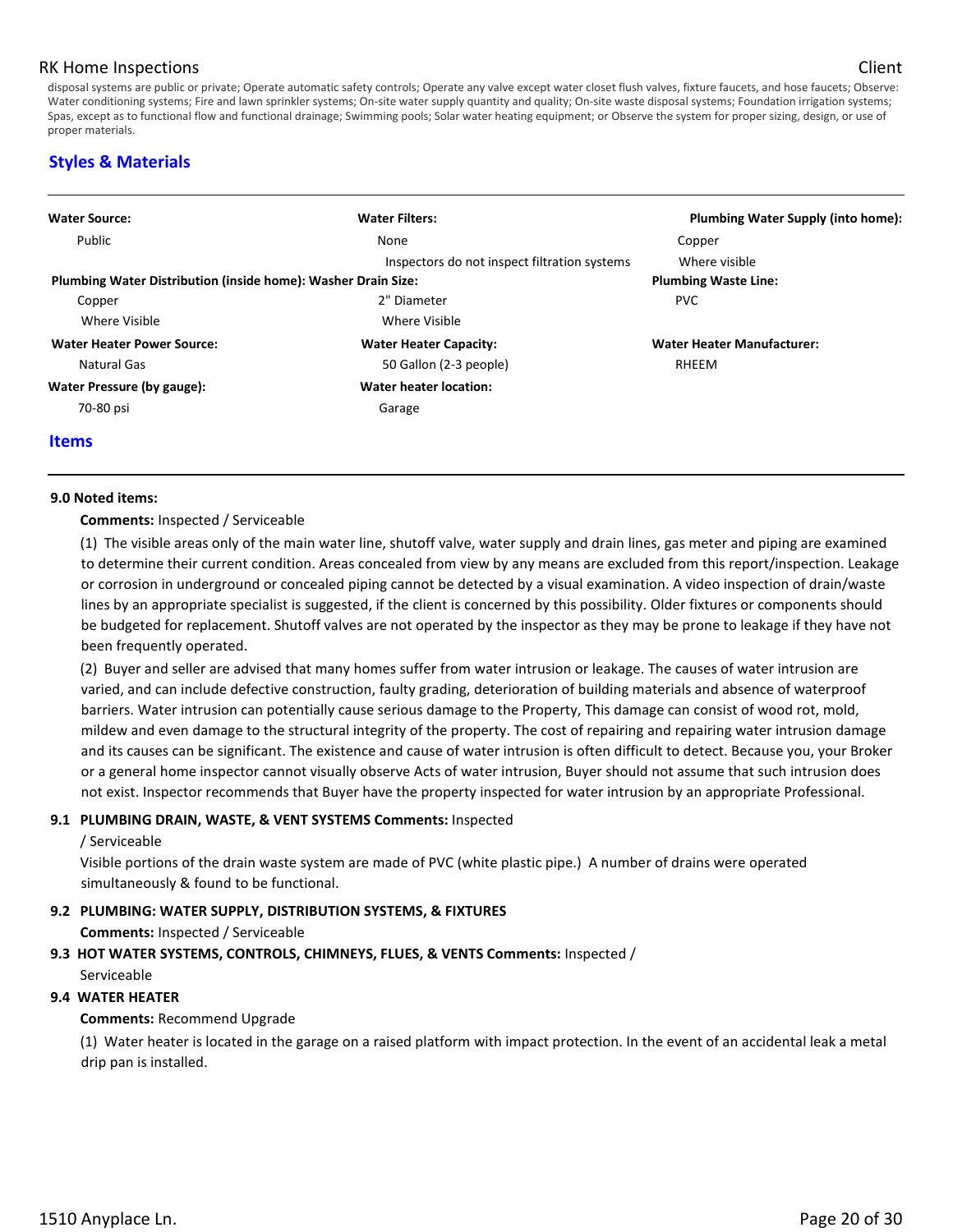

### 9.4 Item 1(Picture)

(2) Sediment trap not installed at the water heater. A sediment trap is an added section of fuel gas piping and a tee, which will help prevent debris from entering the gas appliance valve and possibly causing a malfunction. Recommend a qualified and licensed plumbing contractor review this condition and provide cost estimates for repair before the close of the transaction.

(3) On the day of the inspection no gas service was provided. The water temperature is not verified/tested. Water that is hotter than the manufacturers recommended setting is a scald/safety hazard. The water temperature should never be set higher than the manufacturers recommended setting. Recommend that the temperature setting be checked at move-in for safety.

#### **9.5 Temperature pressure release valve (TPRV)**

#### **Comments:** Repair or Replace

- $\Box$  (1) A temperature and pressure relief (TPR) valve is a safety valve that releases excess pressure from the water heater in the event the regulator fails. It is an important safety device that can prevent a dangerous explosion. Hot water may occasionally drip or spray from the valve discharge pipe, triggered by changes in water pressure. Leaky valves may fail from encrusted mineral residue, and should be replaced. Most TPR valve manufacturers recommend the valve be tested once a year.
- $\Box$  (2) On the day of the inspection the TPRV release drain line had active water flow. The ground near exterior drain was saturated. This condition indicates that the safety release valve is not fully seated & defective. Defects to the TPRV are considered to be safety issues and the TPRV should be replaced by a licensed plumber as soon as possible.



9.5 Item 1(Picture)

**9.6 MAIN WATER SHUT-OFF DEVICE (Describe location) Comments:** Inspected / Serviceable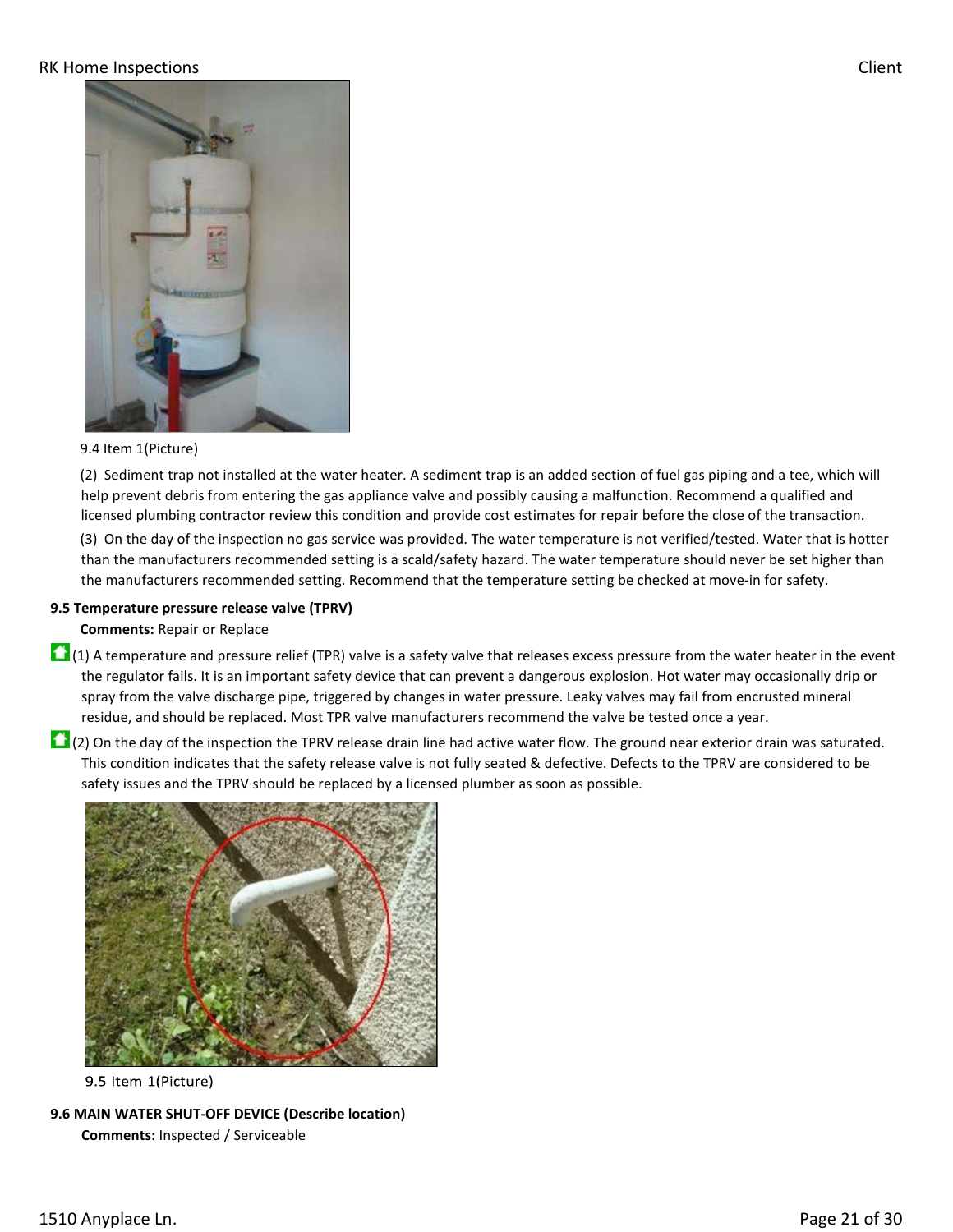Main water shut-off valve is located in the garage.



9.6 Item 1(Picture)

#### **9.7 FUEL STORAGE AND DISTRIBUTION SYSTEMS (Interior fuel storage, piping, venting, supports, leaks)**

#### **Comments:** Recommend Upgrade

(1) No gas service available on the day of the inspection. Only a limited visual inspection of the pipe and gas using appliances was achieved. Prior to the close of escrow and the transfer of property. It is recommended that the service be restored and all related equipment be tested for function and serviceability.

(2) There is no sediment trap at the gas line supplying the water heater or furnace. Most gas appliance manufacturers require a sediment trap at the appliance to catch potential debris in the gas line that could clog and block an automatic valve in the open position, preventing the appliance from shutting off. A valve blocked in the open position poses a significant fire hazard. Absence of a sediment trap may void manufacturer's warranties. Refer to manufacturers installation instructions for appliance requirements. The installation of a sediment trap at all gas appliances where required by a qualified state licensed plumbing contractor is recommended as a fire safety upgrade.

#### **9.8 MAIN FUEL SHUT OFF (Describe location) Comments:** Inspected

#### / Serviceable

The supply shut-off appeared functional. Inspectors do not operate these devices as they are not part of a standard home inspection. Recommend providing an emergency gas shut-off wrench for emergencies.

The main fuel shut-off valve is located at the gas meter at the left side of the garage.



9.8 Item 1(Picture)

**9.9 Tankless Water Heater Comments:** Not Present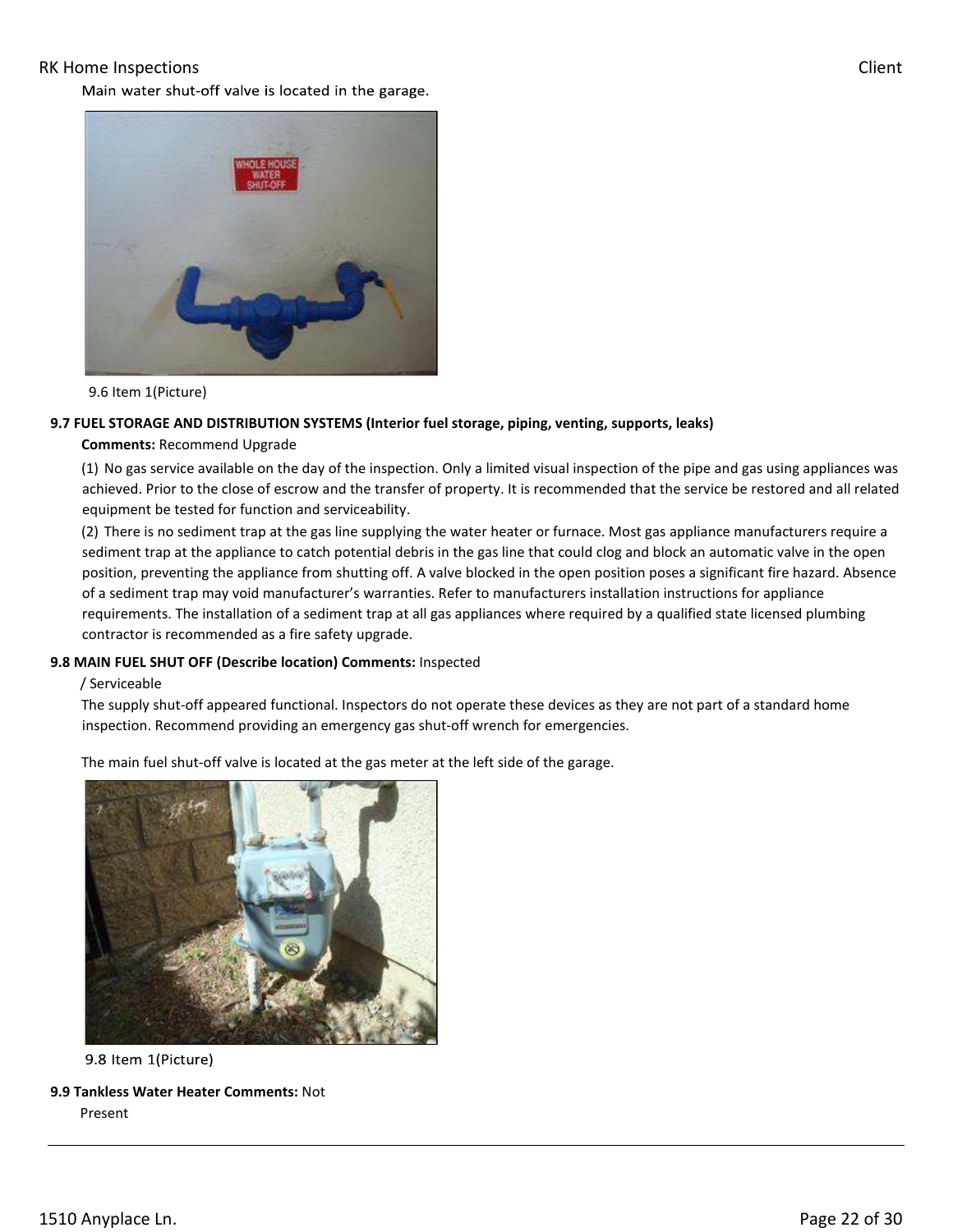The plumbing in the home was inspected and reported on with the above information. While the inspector makes every effort to find all areas of concern, some areas can go unnoticed. Washing machine drain line for example cannot be checked for leaks or the ability to handle the volume during drain cycle. Older homes with galvanized supply lines or cast iron drain lines can be obstructed and barely working during an inspection but then fails under heavy use. If the water is turned off or not used for periods of time (like a vacant home waiting for closing) rust or deposits within the pipes can further clog the piping system. Please be aware that the inspector has your best interest in mind. Any repair items mentioned in this report should be considered before purchase. It is recommended that qualified contractors be used in your further inspection or repair issues as it relates to the comments in this inspection report.

# **10. Electrical System**

The home inspector shall observe: Service entrance conductors; Service equipment, grounding equipment, main over current device, and main and distribution panels; Amperage and voltage ratings of the service; Branch circuit conductors, their over current devices, and the compatibility of their ampacities and voltages; The operation of a representative number of installed ceiling fans, lighting fixtures, switches and receptacles located inside the house, garage, and on the dwelling's exterior walls; The polarity and grounding of all receptacles within six feet of interior plumbing fixtures, and all receptacles in the garage or carport, and on the exterior of inspected structures; The operation of ground fault circuit interrupters; and Smoke detectors. The home inspector shall describe: Service amperage and voltage; Service entry conductor materials; Service type as being overhead or underground; and Location of main and distribution panels. The home inspector shall report any observed aluminum branch circuit wiring. The home inspector shall report on presence or absence of smoke detectors, and operate their test function, if accessible, except when detectors are part of a central system. The home inspector is not required to: Insert any tool, probe, or testing device inside the panels; Test or operate any over current device except ground fault circuit interrupters; Dismantle any electrical device or control other than to remove the covers of the main and auxiliary distribution panels; or Observe: Low voltage systems; Security system devices, heat detectors, or carbon monoxide detectors; Telephone, security, cable TV, intercoms, or other ancillary wiring that is not a part of the primary electrical distribution system; or Built-in vacuum equipment.

# **Styles & Materials**

#### **Electrical Service Conductors:**  Aluminum Buried cable ( Lateral ) 120/240 Volts **Panel Capacity:**  200 AMP **Panel Type:** Circuit breakers **Electric Panel Manufacturer:**  SQUARE D **Branch wire - 15 and 20 Amp:**  Copper **Wiring Methods:**  Romex Conduit Where Visible

**Subpanel:** No

**Items** 

#### **10.0 SERVICE ENTRANCE CONDUCTORS**

**Comments:** Inspected / Serviceable

The electrical service conductor is buried cable (lateral) & not visible.

#### **10.1 SERVICE & GROUNDING EQUIPMENT, MAIN OVERCURRENT DEVICE, MAIN & SUB PANELS Comments:** Inspected /

Serviceable

(1) The main electrical service is rated at 200 amps, 120/240 volts. Modern construction standards suggest that this rating will supply your electrical needs.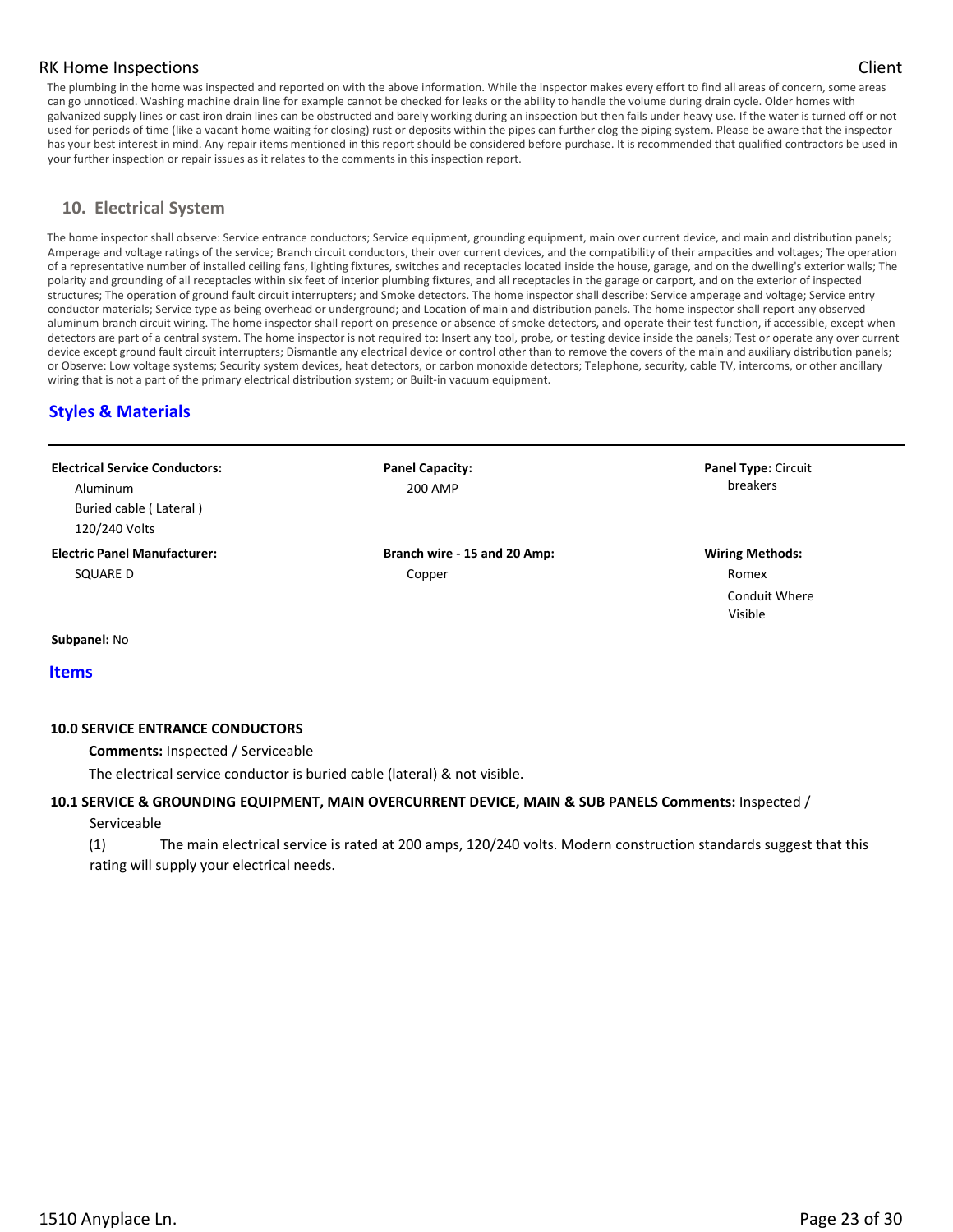

#### 10.1 Item 1(Picture)

(2) Common national safety standards require electrical panels to be weatherproof, readily accessible, and have a minimum of thirty-six inches of clear space in front of them for service. Also, they should have a main disconnect, and each circuit within the panel should be clearly labeled. Industry standards only require us to test a representative number of accessible switches, receptacles, and light fixtures. However, we attempt to test every one that is unobstructed, but if a residence is furnished we will obviously not be able to test every fixture.

# **10.2 BRANCH CIRCUIT CONDUCTORS, OVERCURRENT DEVICES, COMPATIBILITY OF AMPERAGE AND VOLTAGE**

**Comments:** Inspected / Serviceable

**10.3 CONNECTED DEVICES AND FIXTURES (Observed a representative number of ceiling fans, lighting fixtures, switches, and receptacles located inside the house, garage, and on the dwelling's exterior walls) Comments:** Inspected / Serviceable

With the exception of those items noted, A representative number of outlets, fixtures, switches and receptacles were tested and no defects noted.

In all habitable rooms at least one wall receptacle outlet is switch activated.

# **10.4 POLARITY AND GROUNDING OF RECEPTACLES WITHIN 6 FT. OF INTERIOR PLUMBING FIXTURES, AND ALL RECEPTACLES IN GARAGE, CARPORT, EXTERIOR WALLS OF INSPECTED STRUCTURE Comments:** Inspected / Serviceable

GFCI, Ground Fault Circuit Interrupters are breakers or receptacle outlets designed to protect against electrical shocks. In recent years most jurisdictions have required ground fault protection for outlets in bathrooms, exteriors, basements, and garages (except those in a designated appliance location - such as for laundry equipment). Recent regulations also require GFCI receptacles or breakers for all kitchen countertop outlets and for wet bars. A single GFCI receptacle may be used to protect other outlets downstream from it on the same circuit. GFCI outlets and breakers have test buttons that should be operated periodically to assure the devices are functioning properly.

#### **10.5 OPERATION OF GFCI (GROUND FAULT CIRCUIT INTERRUPTERS)**

#### **Comments:** Inspected / Serviceable

All GFCI receptacles in the interior living areas, tested and reset as the manufacturers design intended. Periodic testing of GFCI receptacles is recommended.

#### **10.6 LOCATION OF MAIN AND DISTRIBUTION PANELS Comments:** Inspected

/ Serviceable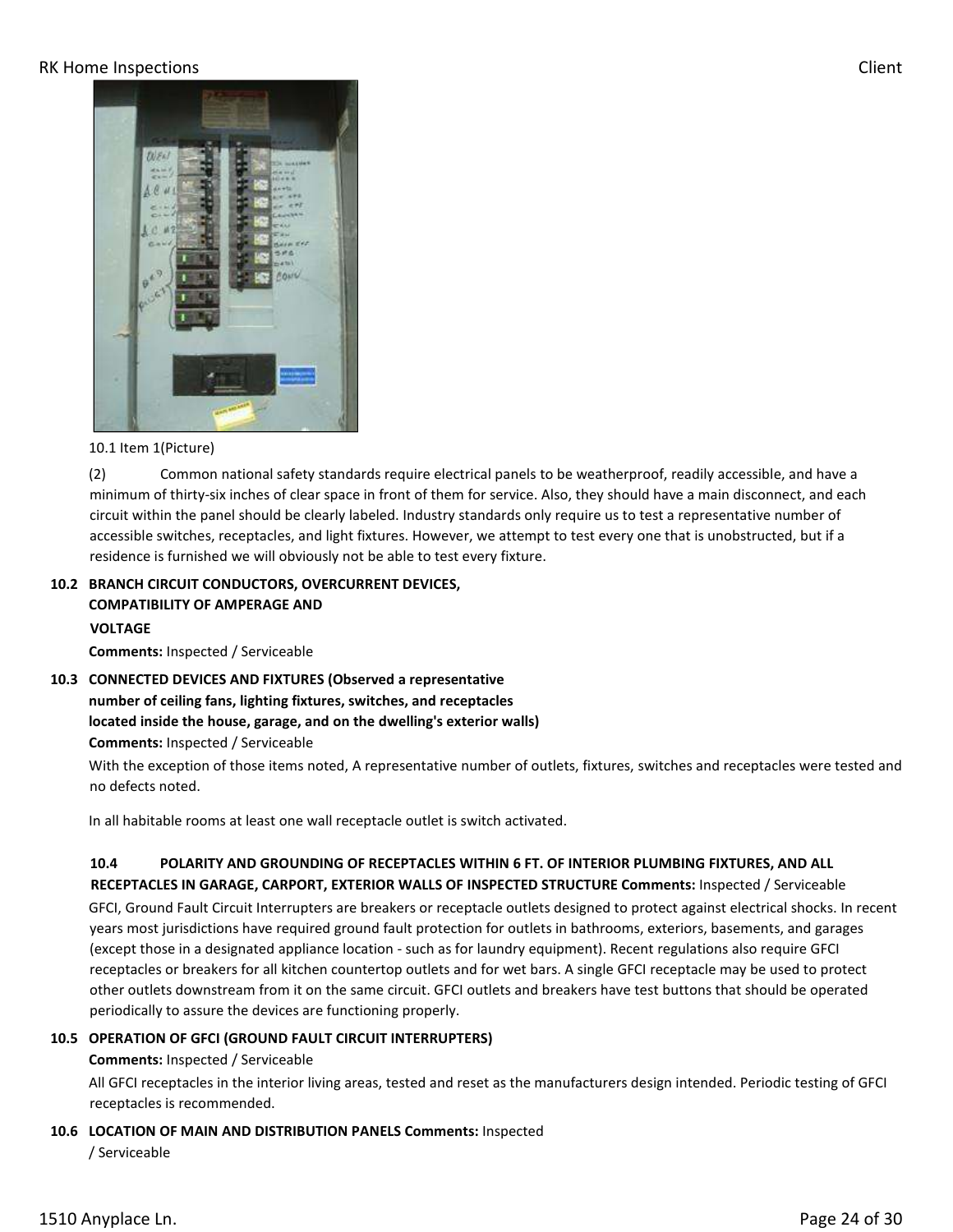The main electrical service panel is located at the left side of the garage (facing front.)





10.6 Item 1(Picture)

#### **10.7 SMOKE DETECTORS**

#### **Comments:** Inspected / Serviceable

It is beyond the scope of the inspection to test smoke alarms. Inspectors only report on their presence (or lack thereof) and location. It is in the best interest of the client to change the batteries, test the smoke alarms, & maintain smoke alarms per manufacturer's instructions. Most manufacturers recommend that smoke alarms be replaced every 10 years. For optimum safety, recommend that all smoke alarms be replaced and/or tested by a qualified person prior to occupancy.

#### **10.8 CARBON MONOXIDE DETECTORS Comments:** Not Present

There is no carbon monoxide detector found in home. It is recommended that one be installed according to the manufacturer's instructions.

#### **10.9 Operation of AFCI (Arc Fault Circuit Interrupter) Comments:** Inspected /

#### Serviceable

AFCI (Arc fault circuit interrupter) protection is provided for bedroom circuits. The National Electric Code requires AFCI's for bedroom circuits in new construction effective January 2002. AFCIs protect against arcing and sparking conditions that can cause a fire. Manufacturers recommend testing the AFCI circuit breakers at least once a year.

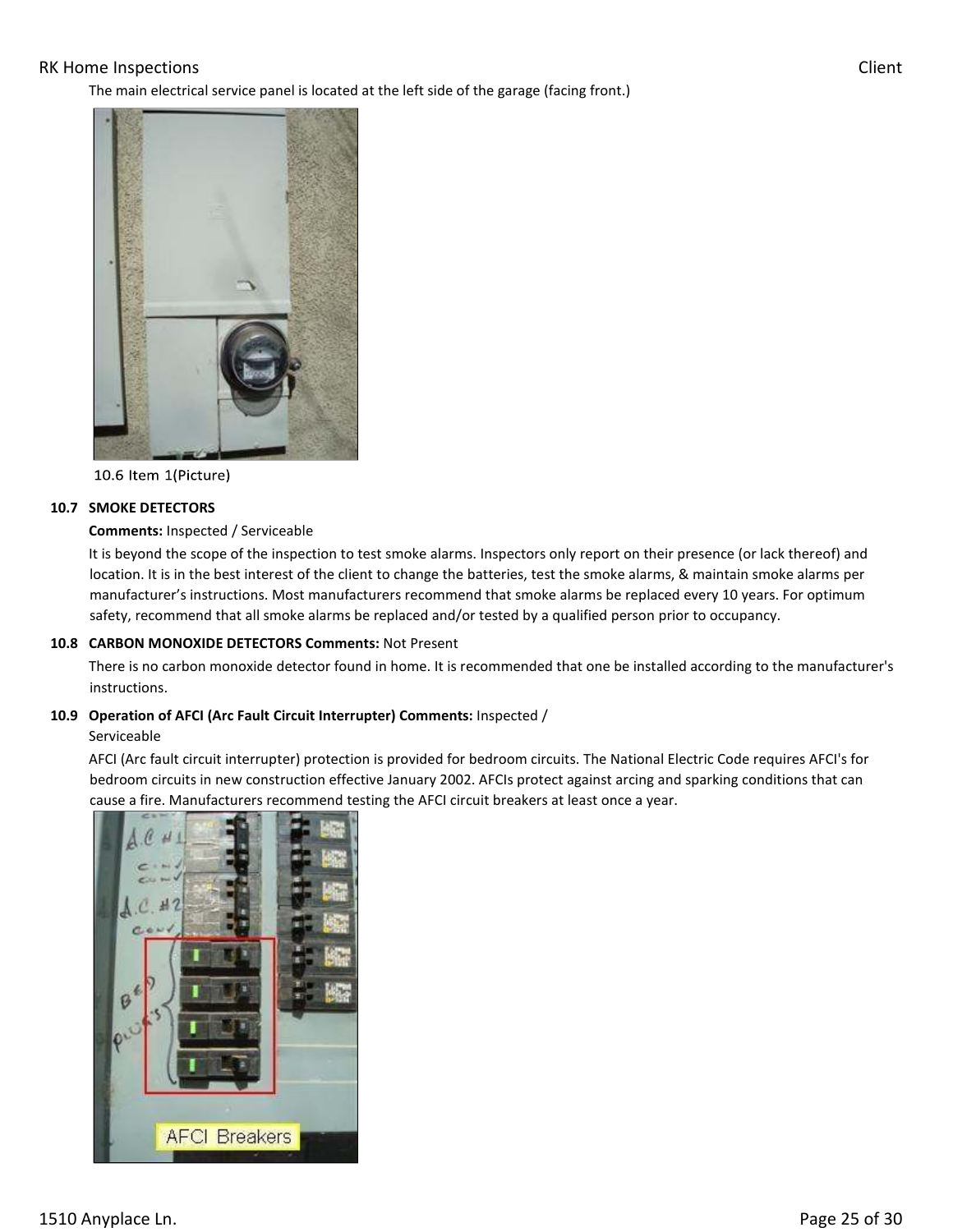The electrical system of the home was inspected and reported on with the above information. While the inspector makes every effort to find all areas of concern, some areas can go unnoticed. Outlets were not removed and the inspection was only visual. Any outlet not accessible (behind the refrigerator for example) was not inspected or accessible. Please be aware that the inspector has your best interest in mind. Any repair items mentioned in this report should be considered before purchase. It is recommended that qualified contractors be used in your further inspection or repair issues as it relates to the comments in this inspection report.

# **11. Heating & Central Air Conditioning**

The home inspector shall observe permanently installed heating and cooling systems including: Heating equipment; Cooling Equipment that is central to home; Normal operating controls; Automatic safety controls; Chimneys, flues, and vents, where readily visible; Solid fuel heating devices; Heat distribution systems including fans, pumps, ducts and piping, with supports, insulation, air filters, registers, radiators, fan coil units, convectors; and the presence of an installed heat source in each room. The home inspector shall describe: Energy source; and Heating equipment and distribution type. The home inspector shall operate the systems using normal operating controls. The home inspector shall open readily openable access panels provided by the manufacturer or installer for routine homeowner maintenance. The home inspector is not required to: Operate heating systems when weather conditions or other circumstances may cause equipment damage; Operate automatic safety controls; Ignite or extinguish solid fuel fires; or Observe: The interior of flues; Fireplace insert flue connections; Humidifiers; Electronic air filters; or The uniformity or adequacy of heat supply to the various rooms.

# **Styles & Materials**

| Heat Type:                      | <b>Energy Source:</b> |                                                     |                                         | Number of Heat Systems (excluding wood): Forced air central heating/cooling unit | Natural gas |
|---------------------------------|-----------------------|-----------------------------------------------------|-----------------------------------------|----------------------------------------------------------------------------------|-------------|
| Split system                    |                       |                                                     |                                         |                                                                                  |             |
| Number of heating units:        |                       | <b>Heat System Brand:</b>                           | Heat System BTU: two (2)                | 80,000-90,000<br>TRANE                                                           |             |
| Ductwork:                       |                       |                                                     | <b>Filter Type:</b>                     | <b>Filter Size:</b>                                                              |             |
|                                 |                       | Insulated Disposable 16x16 Flexible Cartridge 20x20 |                                         |                                                                                  |             |
| Where Visible                   |                       |                                                     |                                         | 20x30                                                                            |             |
| <b>Types of Fireplaces:</b>     |                       |                                                     | <b>Operable Fireplaces:</b>             | <b>Number of Woodstoves:</b>                                                     |             |
| Direct Vent Gas Logs            |                       |                                                     | One                                     | None                                                                             |             |
| <b>Cooling Equipment Type:</b>  |                       |                                                     | <b>Cooling Equipment Energy Source:</b> | <b>Central Air Manufacturer:</b>                                                 |             |
| Air Conditioner                 |                       |                                                     | Electricity                             | <b>TRANE</b>                                                                     |             |
| Split system                    |                       |                                                     |                                         |                                                                                  |             |
| <b>Number of AC Only Units:</b> |                       |                                                     | <b>HVAC Location(s):</b>                |                                                                                  |             |
| Two                             |                       |                                                     | Attic                                   |                                                                                  |             |
|                                 |                       |                                                     | Exterior/pad                            |                                                                                  |             |
|                                 |                       |                                                     | Split system                            |                                                                                  |             |
|                                 |                       |                                                     | Condenser                               |                                                                                  |             |
|                                 |                       |                                                     |                                         |                                                                                  |             |

# **Items**

#### **11.0 HEATING EQUIPMENT**

**Comments:** Inspected / Serviceable

The natural gas fired forced air heating system (FAU) consists of two (2) units located in the attic space. On the day of the inspection no gas service was provided to the residence. Only a limited inspection of the equipment could be achieved. Recommend that when the gas service is activated you should insure that the units are operating in a safe and efficient manner. A licensed HVAC service technician can perform the necessary system evaluation.

#### **11.1 NORMAL OPERATING CONTROLS**

**Comments:** Inspected / Serviceable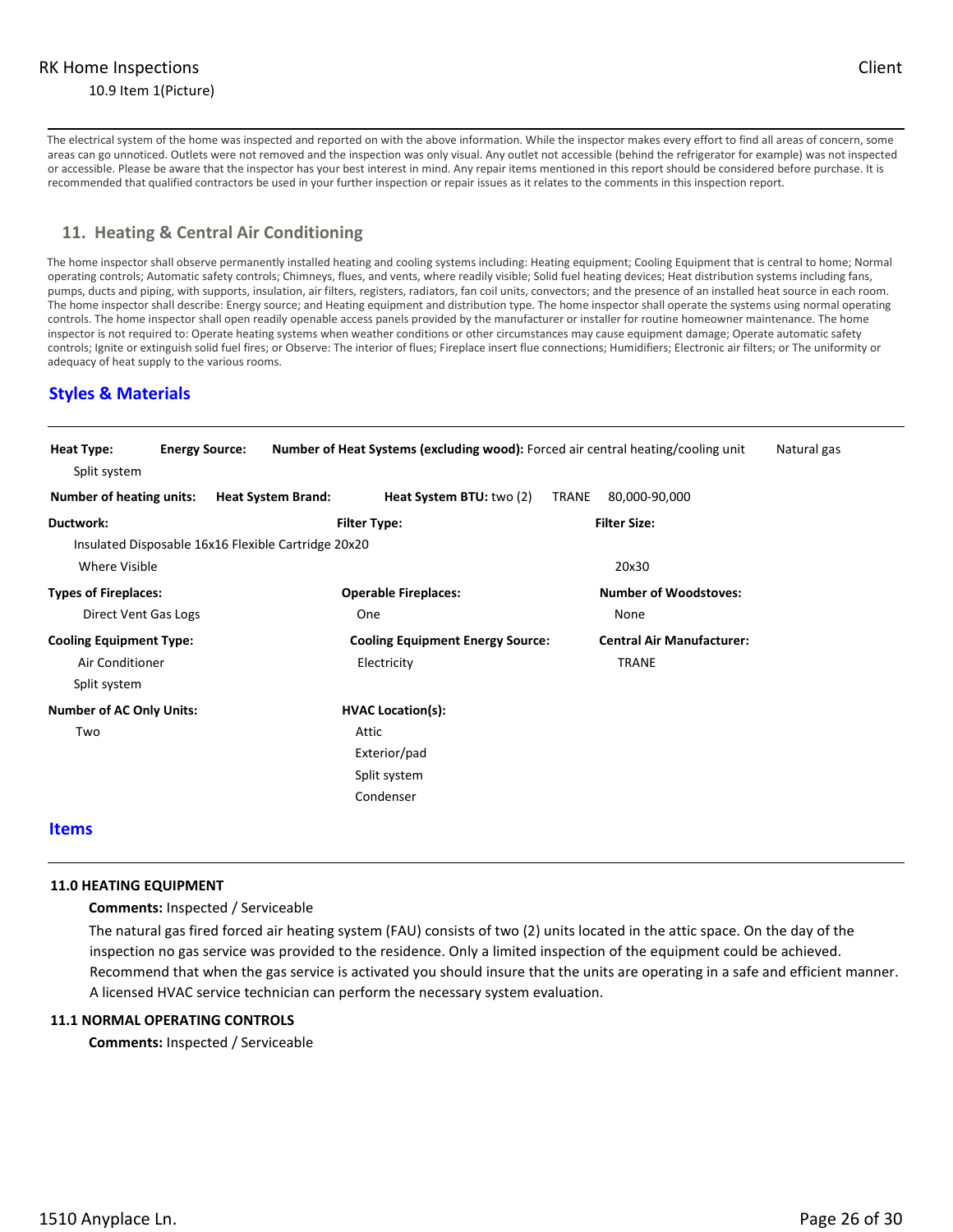#### **11.2 AUTOMATIC SAFETY CONTROLS Comments:** Inspected

/ Serviceable

**11.3 DISTRIBUTION SYSTEMS (including fans, pumps, ducts** 

# **and piping, supports, insulation, air filters, registers,**

# **radiators, fan coil units, & convectors) Comments:**

Inspected / Serviceable

The clean air return filters are located in the master bedroom, second floor hallways, & main level hall. Recommend that the

filter be replaced on a regular basis. This ensures that the HVAC units continue to operate efficiently.

#### **11.4 PRESENCE OF INSTALLED HEAT SOURCE IN EACH ROOM**

**Comments:** Inspected / Serviceable

# **11.5 CHIMNEYS, FLUES, & VENTS (fireplaces, gas water heaters, or other heat systems) Comments:** Inspected /

Serviceable

#### **11.6 SOLID FUEL HEATING DEVICES (Fireplaces & Woodstoves) Comments:** Not Present

#### **11.7 GAS/LP FIRELOGS & FIREPLACES Comments:** Inspected

/ Serviceable

#### **11.8 COOLING AND AIR HANDLER EQUIPMENT Comments:** Inspected

/ Serviceable

(1) The ambient air test was performed by using thermometers on the air handler of the air conditioners. This determines if the difference in temperatures of the supply and return air are between 14 degrees and 22 degrees which indicates that the unit is cooling as intended. The supply air temperature for unit 1 main floor level read 54 degrees, and the return air temperature was 64 degrees. This indicates the unit is operating as intended.

 The supply air temperature for unit 2, second floor area read 55 degrees, and the return air temperature was 63 degrees. This indicates the unit is operating as intended.

(2) Air conditioner equipment inspected and appeared to be functional. Recommend that a licensed HVAC technician service the A/C unit to insure that it is operating as intended.

#### **11.9 PRESENCE OF INSTALLED COOLING SOURCE IN EACH ROOM Comments:** Inspected /

#### Serviceable

The heating and cooling system of this home was inspected and reported on with the above information. While the inspector makes every effort to find all areas of concern, some areas can go unnoticed. The inspection is not meant to be technically exhaustive. The inspection does not involve removal and inspection behind service door or dismantling that would otherwise reveal something only a licensed heat contractor would discover. Please be aware that the inspector has your best interest in mind. Any repair items mentioned in this report should be considered before purchase. It is recommended that qualified contractors be used in your further inspection or repair issues as it relates to the comments in this inspection report.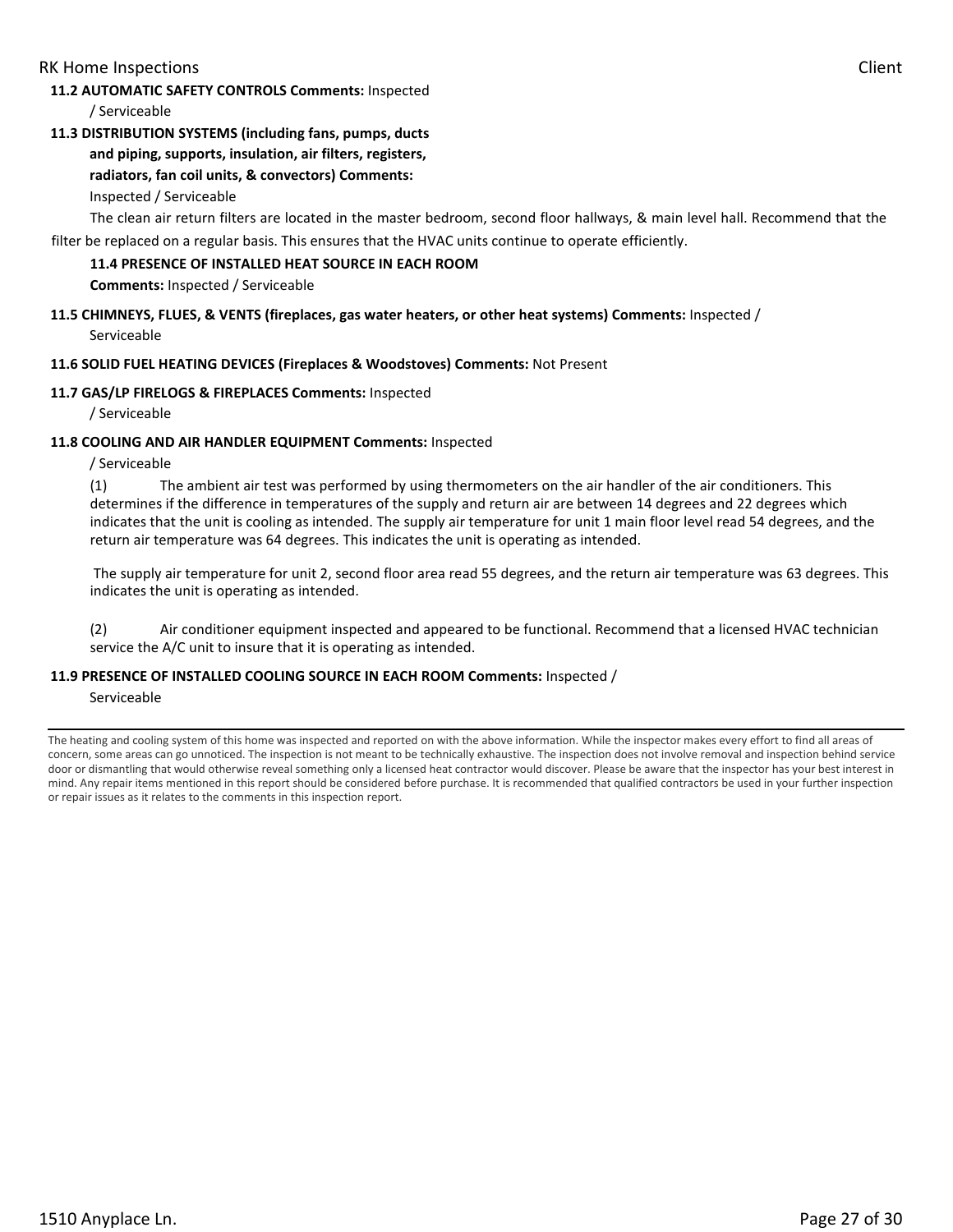# **General Summary**



**RK Home Inspections**

# **Bakersfield, CA**

**Customer** Mr. & Mrs. Joe Client

# **Address**

1510 Anyplace Ln. Bakersfield CA 93308

The following items or discoveries indicate that these systems or components **do not function as intended** or **adversely affects the habitability of the dwelling;** or **warrants further investigation by a specialist,** or **requires subsequent observation.** This summary shall not contain recommendations for routine upkeep of a system or component to keep it in proper functioning condition or recommendations to upgrade or enhance the function or efficiency of the home. This Summary is not the entire report. The complete report may include additional information of concern to the customer. It is recommended that the customer read the complete report.

#### **4. Interiors**

#### **4.1 WALLS and CEILINGS Repair or Replace**

Stains on the living room ceiling appear to indicate that at some time in the past moisture leaks have occurred. The source of the leak appear to be from the second floor utility room. No leaks noted on the day of the inspection. The interior spaces of the second floor are not accessible for inspection without damaging the floor & ceiling coverings. This is outside the standards of practice for home inspections. Recommend that a licensed contractor in the appropriate trade evaluate & estimate the cost of repairs before the close of escrow. The contractor may discover additional defects that this limited inspection did not reveal.

# **5. Kitchen Components & Appliances**

#### **5.2 WALLS Repair or Replace**

Area near the water supply inlet valve for the refrigerator indicates that at some point in the past moisture leaks have occurred. Temporary repairs to the drywall appear to have been made. It is unknown the extent of the damage, if any, to interior wall spaces. Moisture penetration in wall cavities can result in deterioration/damage to the wall support members, insulation, drywall & trim. A licensed specialists in the appropriate trade should be retained to further evaluate and estimate the cost of repairs before the close of escrow.

#### **9. Plumbing System**

#### **9.5 Temperature pressure release valve (TPRV)**

#### **Repair or Replace**

 $\ddot{\bullet}$  (1) A temperature and pressure relief (TPR) valve is a safety valve that releases excess pressure from the water heater in the event the regulator fails. It is an important safety device that can prevent a dangerous explosion. Hot water may occasionally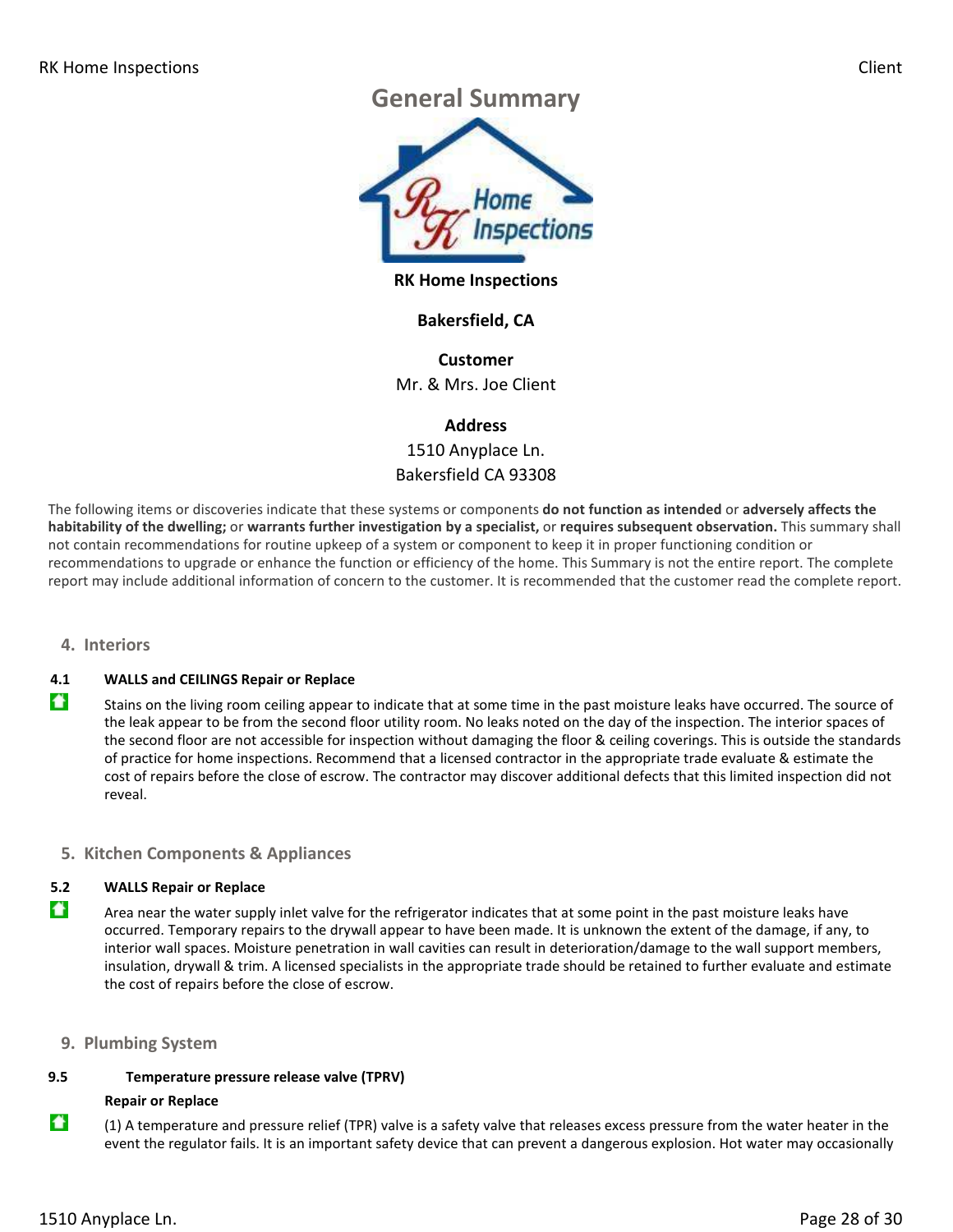drip or spray from the valve discharge pipe, triggered by changes in water pressure. Leaky valves may fail from encrusted mineral residue, and should be replaced. Most TPR valve manufacturers recommend the valve be tested once a year.

(2) On the day of the inspection the TPRV release drain line had active water flow. The ground near exterior drain was saturated. This condition indicates that the safety release valve is not fully seated & defective. Defects to the TPRV are considered to be safety issues and the TPRV should be replaced by a licensed plumber as soon as possible.

Home inspectors are not required to report on the following: Life expectancy of any component or system; The causes of the need for a repair; The methods, materials, and costs of corrections; The suitability of the property for any specialized use; Compliance or noncompliance with codes, ordinances, statutes, regulatory requirements or restrictions; The market value of the property or its marketability; The advisability or inadvisability of purchase of the property; Any component or system that was not observed; The presence or absence of pests such as wood damaging organisms, rodents, or insects; or Cosmetic items, underground items, or items not permanently installed. Home inspectors are not required to: Offer warranties or guarantees of any kind; Calculate the strength, adequacy, or efficiency of any system or component; Enter any area or perform any procedure that may damage the property or its components or be dangerous to the home inspector or other persons; Operate any system or component that is shut down or otherwise inoperable; Operate any system or component that does not respond to normal operating controls; Disturb insulation, move personal items, panels, furniture, equipment, plant life, soil, snow, ice, or debris that obstructs access or visibility; Determine the presence or absence of any suspected adverse environmental condition or hazardous substance, including but not limited to mold, toxins, carcinogens, noise, contaminants in the building or in soil, water, and air; Determine the effectiveness of any system installed to control or remove suspected hazardous substances; Predict future condition, including but not limited to failure of components; Since this report is provided for the specific benefit of the customer(s), secondary readers of this information should hire a licensed inspector to perform an inspection to meet their specific needs and to obtain current information concerning this property.

P*repared Using Home Gauge http://www.HomeGauge.com* : Licensed To Randy J Keys, CCI